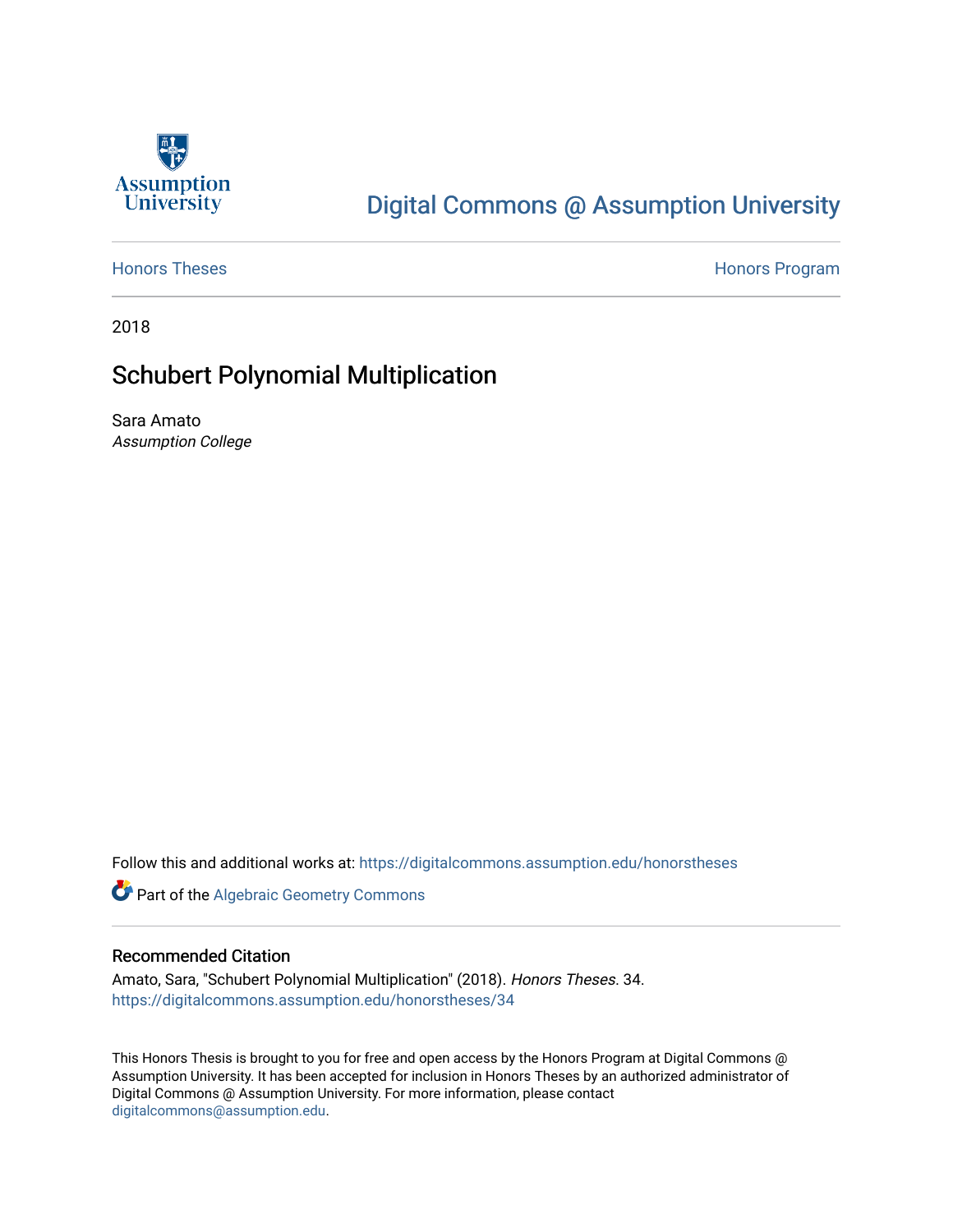# SCHUBERT POLYNOMIAL MULTIPLICATION

#### SARA AMATO

# A THESIS UNDER THE MENTORSHIP OF JOSEPH ALFANO

Abstract. Schur polynomials are a fundamental object in the field of algebraic combinatorics. The product of two Schur polynomials can be written as a sum of Schur polynomials using non-negative integer coefficients. A simple combinatorial algorithm for generating these coefficients is called the Littlewood-Richardson Rule. Schubert polynomials are generalizations of the Schur polynomials. Schubert polynomials also appear in many contexts, such as in algebraic combinatorics and algebraic geometry. It is known from algebraic geometry that the product of two Schubert polynomials can be written as a sum of Schubert polynomials using non-negative integer coefficients. However, a simple combinatorial algorithm for generating these coefficients is not known in general. Monk's Rule is a known algorithm that can be used in specific cases. This research seeks to identify more algorithms for the multiplication of Schubert polynomials. In this thesis, I will provide a brief overview of Schur polynomials and Schubert polynomials. Also, I will present diagrams called 'pipe-dreams' to illustrate Schubert polynomials and establish a connection to Schur polynomials. Our main result is in Schubert polynomial multiplication. I will present two algorithms for Schubert polynomial multiplication, which generalize Monk's rule in specific cases.

## **CONTENTS**

| Symmetric Polynomials and Schur Polynomials<br>1.                                |    |
|----------------------------------------------------------------------------------|----|
| Symmetric Polynomials<br>1.1.                                                    |    |
| Schur Polynomials<br>1.2.                                                        | 2  |
| Littlewood-Richardson Rule<br>1.3.                                               | 3  |
| 1.4. Pieri's Rule                                                                | 5  |
| Schubert Polynomials<br>2.                                                       | 5  |
| 2.1. Monk's rule                                                                 | 8  |
| 3. Connection between Schur polynomials and Schubert polynomials                 | 9  |
| Specific Algorithms for cases $n = 3$ and $n = 4$<br>4.                          | 12 |
| The Trivial case: $\sigma$ is the identity permutation<br>4.1.                   | 12 |
| Other Easy cases: $\sigma$ is a transposition of two consecutive numbers<br>4.2. | 12 |
| 4.3. Intermediate cases: $\sigma$ is a product of two transpositions $s_i$       | 12 |
| 4.4. The final case: $\sigma$ is a product of three transpositions $s_i$         | 14 |
| 4.5.<br>$n=4$                                                                    | 14 |
| 5. General Algorithms                                                            | 20 |
| 5.1. The Case Where 1 Goes to the Right                                          | 20 |
| 5.2. The Case Where 2 Goes to the Right                                          | 24 |
| References<br>6.                                                                 | 25 |

# 1. Symmetric Polynomials and Schur Polynomials

1.1. Symmetric Polynomials. We will define symmetric polynomials, initially, with positive integer indices. More generally, later in the paper, we will construct them to be indexed

*Date*: April 27, 2018.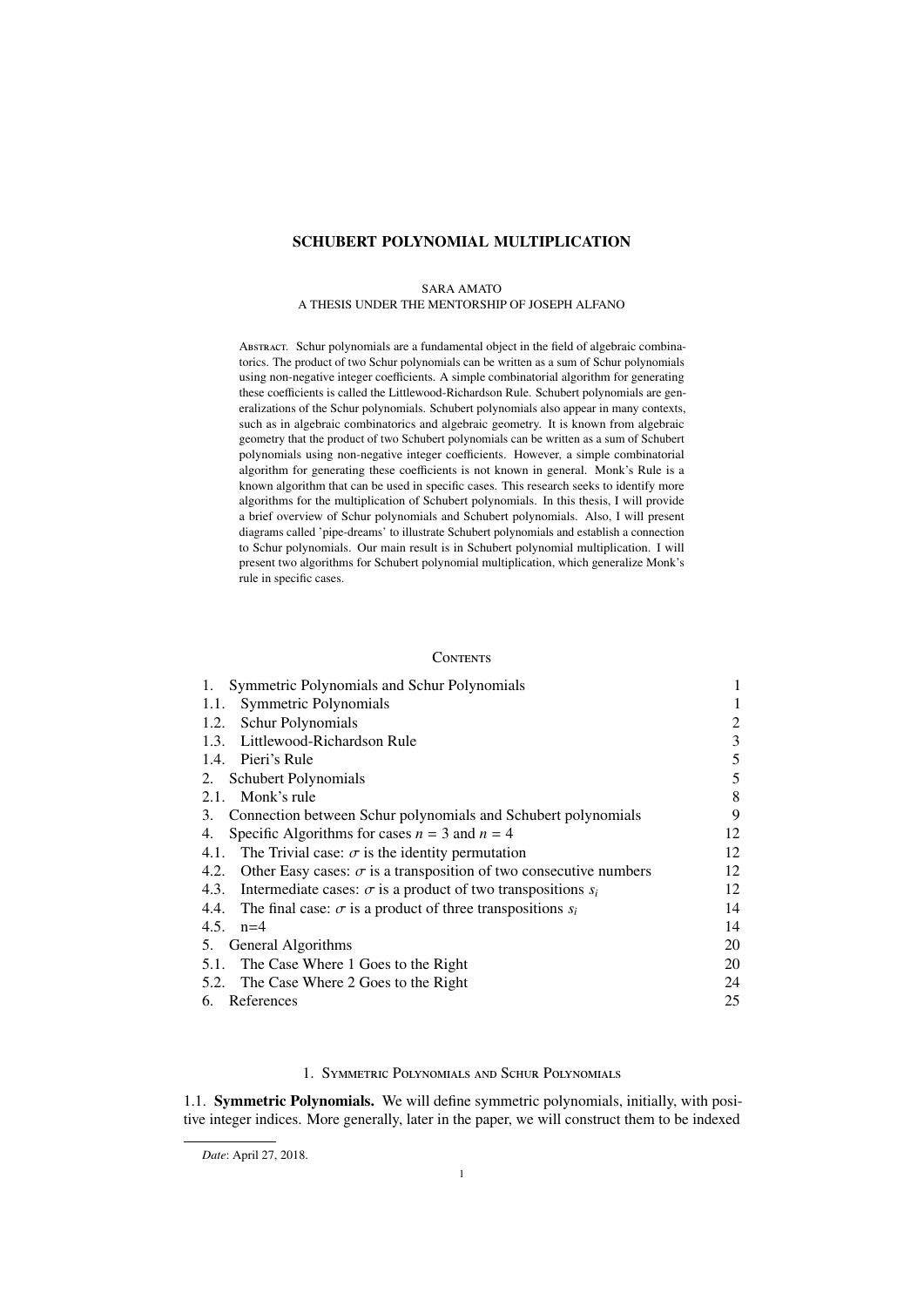by partitions of integers. A symmetric polynomial, denoted by *sk*, is a polynomial in *n* variables,  $\{x_1, x_2, \ldots, x_n\}$ , such that if any of the variables are transposed, the same polynomial is obtained. For example, for  $\{x_1, x_2, x_3\}$ , there are  $3! = 6$  permutations of subscripts;  $s_k$ would have to be unchanged if we apply any of the permutations to the subscripts. In this example, the symmetric group,  $S_3$  is the set  $\{123, 132, 213, 231, 312, 321\}$ . In this notation, we write the set of outputs when we permute the sequence 1, <sup>2</sup>, 3.

Elementary symmetric polynomials, denoted by  $e_k$  are the sum of all  $k$ -letter monomials, each using distinct variables. For example, the elementary symmetric polynomials for  ${x_1, x_2, x_3}$  are:

$$
e_1 = x_1 + x_2 + x_3
$$
  
\n
$$
e_2 = x_1 x_2 + x_1 x_3 + x_2 x_3
$$
  
\n
$$
e_3 = x_1 x_2 x_3
$$

The complete homogeneous polynomials, denoted by  $h_k$  are the sum of all *k*-letter monomials, with repeated variables permitted. For example, the complete homogeneous polynomials for  $\{x_1, x_2, x_3\}$  are:

$$
h_1 = x_1 + x_2 + x_3
$$
  
\n
$$
h_2 = x_1x_2 + x_1x_3 + x_2x_3 + x_1x_1 + x_2x_2 + x_3x_3
$$
  
\n
$$
h_3 = x_1x_2x_3 + x_1x_1x_1 + x_1x_1x_2 + x_1x_1x_3 + x_1x_2x_2 + x_1x_3x_3 + x_2x_2x_2 + x_2x_2x_3 + x_2x_3x_3 + x_3x_3x_3.
$$

1.2. Schur Polynomials. Here is some terminology that will be helpful for the definition of a Schur polynomial:

• A *partition* is denoted by  $\lambda$ , which we write as  $\lambda = (\lambda_1, \lambda_2, ..., \lambda_n)$ , such that  $\lambda_1 \geq \lambda_2 \geq \ldots \lambda_n \geq 0$ . In other words  $\lambda$  is a weakly decreasing sequence of nonnegative integers. A partition of *n* is a partition whose parts sum up to equal *n*. We omit 0's for convenience. For example, the partitions for  $n = 6$  are the following:

| $\lambda = 6$                |                                                |
|------------------------------|------------------------------------------------|
| $\lambda = 5, 1$             |                                                |
| $\lambda = 4.2$              | $\lambda = 4, 1, 1$                            |
| $\lambda = 3.3$              | $\lambda = 3, 2, 1$ $\lambda = 3, 1, 1, 1$     |
| $\lambda = 2, 2, 2$          | $\lambda = 2, 2, 1, 1 \lambda = 2, 1, 1, 1, 1$ |
| $\lambda = 1, 1, 1, 1, 1, 1$ |                                                |
|                              |                                                |

- We define the elementary symmetric function  $e_{\lambda} := \sum_{i=1}^{n} e_{\lambda i}$ , where  $e_0 = 1$ .
- We define  $h_{\lambda} := \sum_{i=1}^{n} h_{\lambda i}$ , where  $h_0 = 1$ .
- A *Ferrers diagram* is a diagram representing partitions as patterns of dots or boxes. If a partition is  $\lambda = (a, b, c)$ , the first row will have *a* dots/boxes, the second row will have *b* dots/boxes, and the third row will have *c* dots/boxes. For example, the Ferrers diagram for  $\lambda = (3, 2, 1)$  would look like:

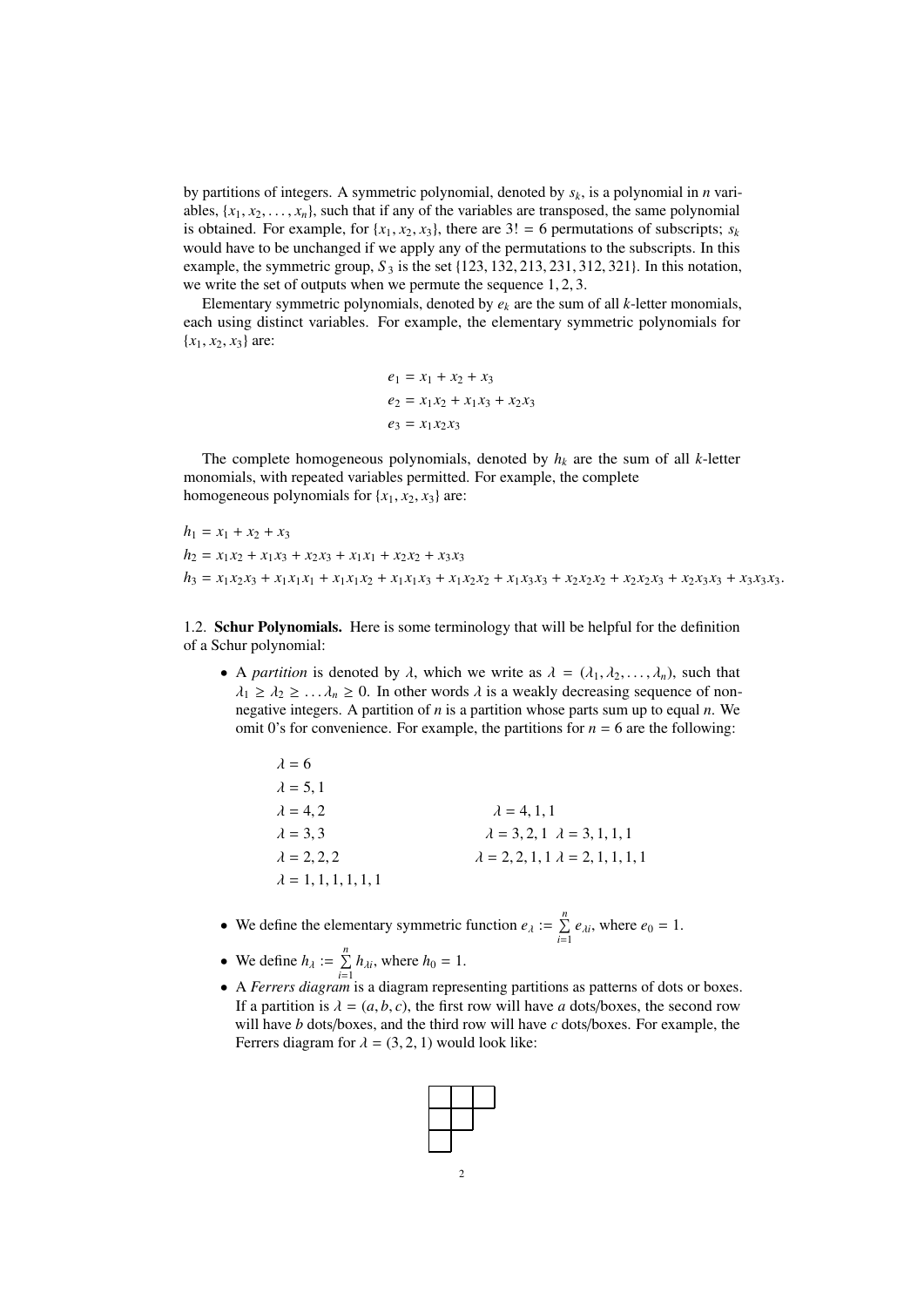Here is another example. This is the Ferrers diagram for  $\lambda = (4, 1, 1)$ :



• A *semi-standard Young tableau* is obtained by filling in the boxes of a Ferrers diagram with symbols from some alphabet. We require that each row has a weakly increasing sequence from left to right and each column has a strictly increasing sequence from top to bottom. The *weight* of the tableau is found by counting the number of times that each distinct number is repeated. For example, using the alphabet  $\{1, 2, 3\}$ , the semi-standard Young tableaux with shape  $(2, 1, 1)$  are the following:



*Schur polynomials* generalize elementary symmetric polynomials and complete homogeneous polynomials. Here is a combinatorial definition:

(1) Each semi-standard Young tableau, T, determines a monomial,  $x<sup>T</sup>$  defined by the rule that constructs  $x^T$  by the following product:



(2) The Schur polynomial for partition  $\lambda = (\lambda_1, \lambda_2, \dots, \lambda_n)$ , is the sum of monomials, such that,  $s_\lambda(x_1, x_2, \dots, x_n) = \sum_{T} x^T$ , where the summation is over all semi-standard Young tableaux T of shape semi-standard Young tableaux, *<sup>T</sup>*, of shape, λ.

For example, let  $\{x_1, x_2, x_3\}$  be our alphabet. Here are the semi-standard young tableaux of shape  $(3, 0, 0)$ :



Hence, the following Schur polynomial can be obtained by summing the tableaux monomials:

 $s_{(3,0,0)} = x_1^3 + x_2^3 + x_3^3 + x_1^2 x_2 + x_1^2 x_3 + x_1 x_2^2 + x_1 x_3^2 + x_1 x_2 x_3 + x_2^2 x_3 + x_2 x_3^2$ 

1.3. Littlewood-Richardson Rule. This rule gives a combinatorial description of the coefficients that arise when decomposing a product of Schur functions. The product of two Schur functions can be written as a linear combination of Schur polynomials with non-negative integral coefficients. These coefficients are given by the *Littlewood-Richardson Rule*, which is:

$$
s_{\lambda}s_{\mu} = \sum_{\nu} c_{\lambda,\mu}^{\nu} s_{\nu}
$$

where  $\lambda$  and  $\mu$  identify the Schur functions being multiplied and  $\nu$  identifies the Schur<br>function for which the coefficient is being found for Further, the L-R rule states that  $c^{\gamma}$  is function for which the coefficient is being found for. Further, the L-R rule states that  $c_{\lambda,\mu}^{\gamma}$  is<br>the number of L-R tableaux of skew shape  $\nu/\lambda$  and weight  $\mu$ the number of L-R tableaux of skew shape  $\nu/\lambda$  and weight  $\mu$ .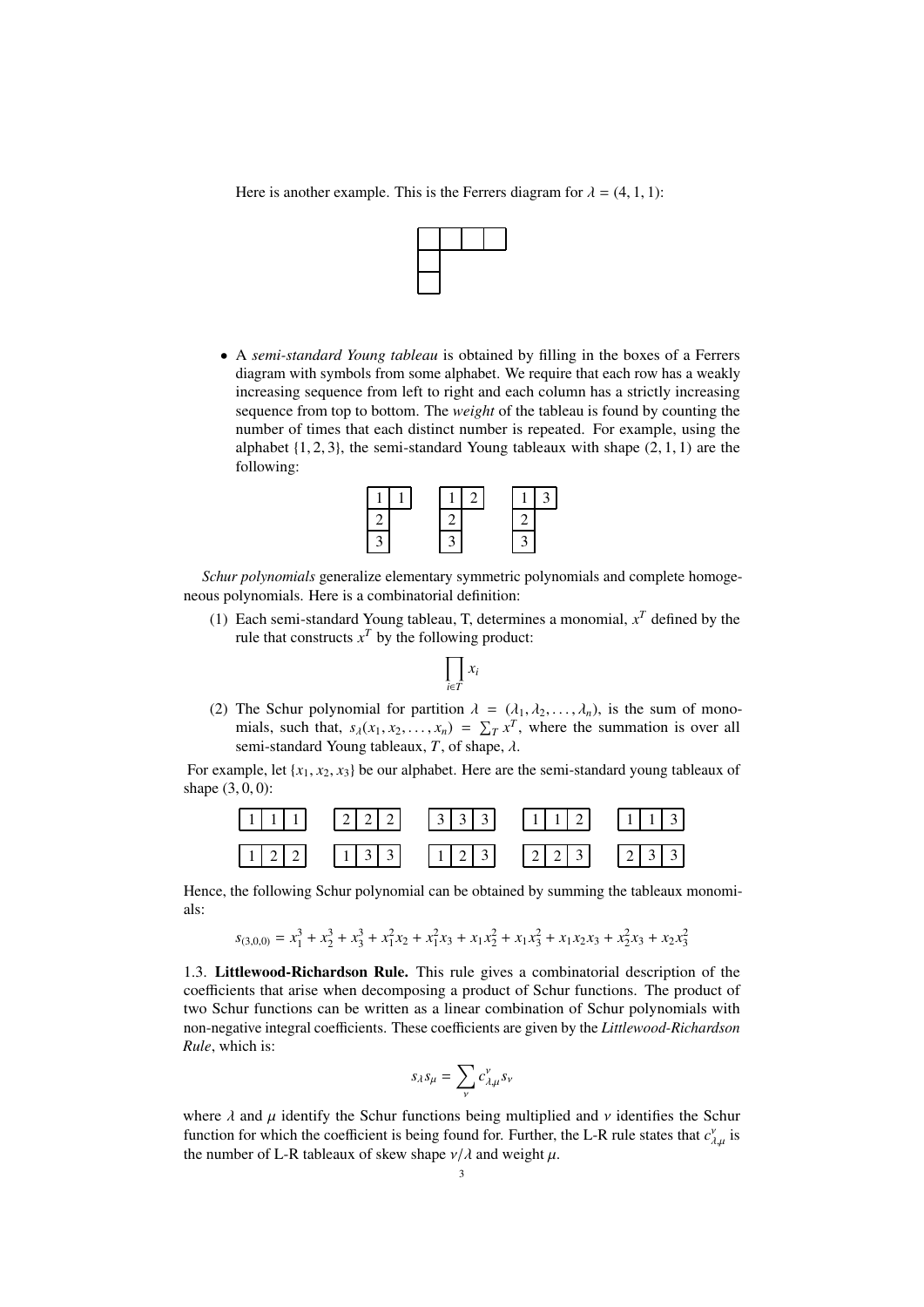The *skew shape*,  $v/\lambda$  is the shape obtained by drawing  $v$  and then deleting  $\lambda$ . For example let  $v = (4, 3, 2)$  and  $\lambda = (3, 1)$ . We obtain the following skew shape:



The *L-R tableau* is a filling of the skew shape of the Ferrers diagram with numbers whose multiplicity is given by weight  $\mu$ , such that the entries are strictly increasing in each column and the entries are weakly increasing in each row. There is one final requirement. When reading the entries from right to left and then top to bottom we need to obtain an *L-R word*, which means that in every initial part of the sequence any number *i* occurs at least as often as the number  $i + 1$ . Here is the L-R tableau for our previous example.



Here is a diagram of the Littlewood-Richardson Rule with Schur functions. This illustrates that our skew shape will have weight,  $\mu$ , and will start with  $\lambda$  and add onto it 1's and 2's from  $\mu$ . We are multiplying:

$$
s_{\overline{\bigoplus}} \times s_{\overline{\bigoplus}}
$$

(1) Call the first Schur function  $s_\lambda$  and the second,  $s_\mu$ . Fill  $s_\mu$  with its most elementary filling:

Start with shape,  $\lambda = \Box$ .

(2) Append to  $\lambda$ , the broken rows, which is a collection of entries, no two of which are in the same column. First, do this with 1's and then with 2's, such that we obtain an L-R word, which means that in every initial part of the sequence any number i occurs at least as often as the number  $i + 1$ .



The resulting Schur polynomials are  $s_{4,2} + s_{4,1,1} + s_{3,3} + 2s_{3,2,1} + s_{3,1,1,1} + s_{2,2,2} +$  $s_{2,2,1,1}$ .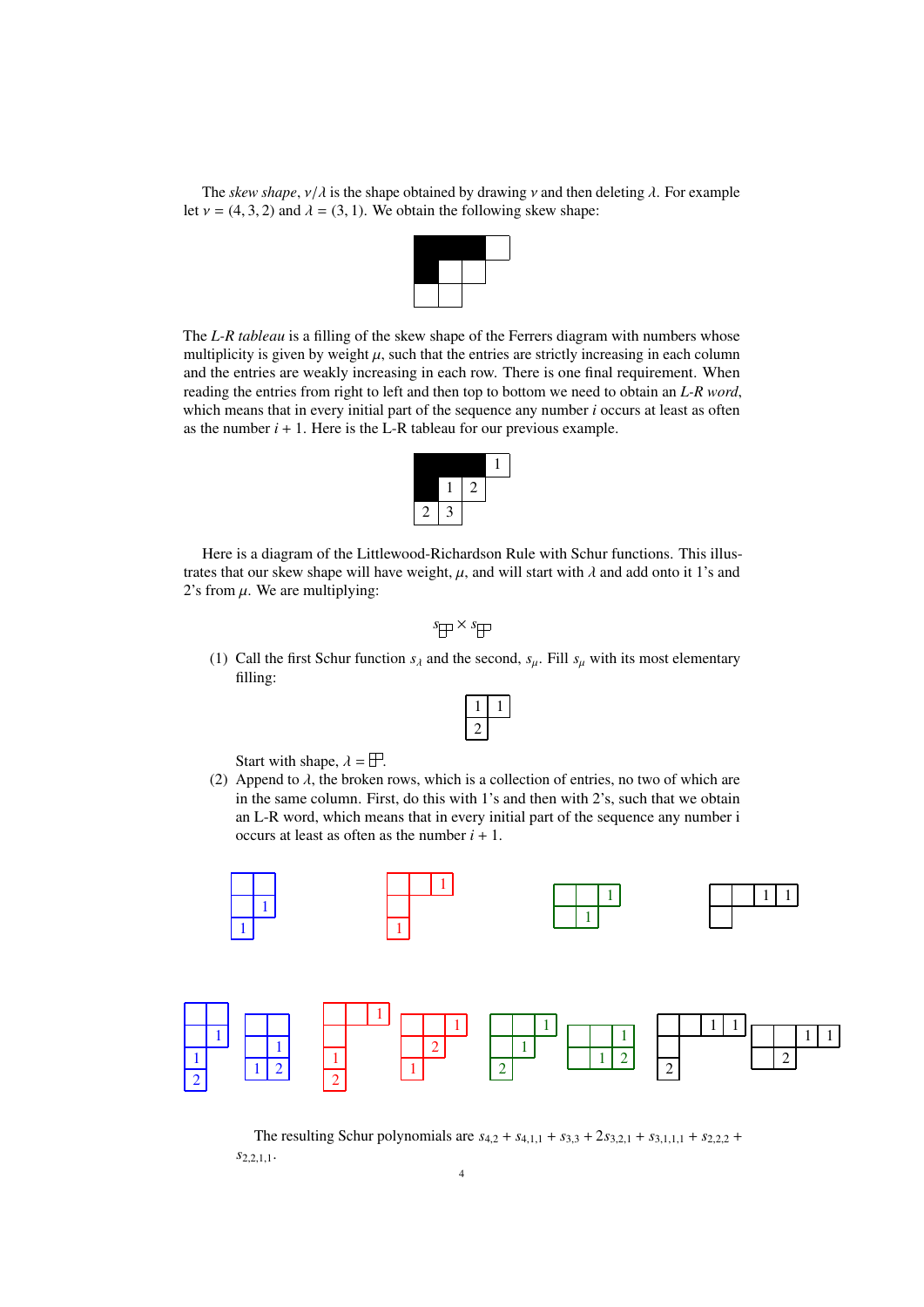1.4. Pieri's Rule. Pieri's formula is a specialized version of the L-R rule to the case where  $s_{\mu}$  is the Schur function where  $\mu$  contains just one row, call its length *k*. Pieri's formula describes the product of a Schur polynomial by a complete homogeneous symmetric function. In terms of Schur functions,  $s_{\lambda}$ , indexed by partition  $\lambda$  states that:

$$
s_\lambda h_k = \sum_\nu s_\nu
$$

where shape  $v/\lambda$  has no two cells in the same column. Pieri's rule for multiplying an elementary symmetric polynomial with a Schur polynomial is:

$$
s_{\lambda}e_k=\sum_{\nu}s_{\nu}
$$

where *v* is summed over all shapes such that  $\nu/\lambda$  has no two cells in the same row.

# 2. Schubert Polynomials

A Schubert polynomial, written as  $\mathfrak{S}_w$ , is a mathematical object in the field of combinatorics. Schubert polynomials have their basis in permutations because every Schubert polynomial is indexed by a specific ordering of numbers. For example, to find all Schubert polynomials for  $n = 3$ , we take the numbers 1, 2, 3 and find every possible ordering of these numbers. Hence, there are  $3 \times 2 \times 1$  or 6 Schubert polynomials in  $n = 3$ . They are  $\mathfrak{S}_{123}$ ,  $\mathfrak{S}_{132}$ ,  $\mathfrak{S}_{213}$ ,  $\mathfrak{S}_{231}$ ,  $\mathfrak{S}_{312}$ , and  $\mathfrak{S}_{321}$ .

Further, a Schubert polynomial can be constructed using a combinatorial object called a pipe-dream. A pipe-dream is a  $n \times n$  square in which the numbers  $\{1, 2, 3, \ldots, n\}$ , go along the top of the square reading left to right. The Schubert polynomial's permutation *w* goes down the left side reading from top to bottom. The square's entries get filled with crosses  $+$  or elbows  $\frac{1}{2}$ , matching equal numbers on the top of the diagram to their matches on the side of the diagram. The only condition is that no two pipes cross twice. We make graphs for all admissible pipe-dreams for *w* and add the monomials constructed from each one together. The monomial constructed from a given pipe-dream is  $x_0^{a_0} x_1^{a_1} \dots x_{n-1}^{a_{n-1}}$  where  $a_i$  is the number of crosses in the *i*<sup>th</sup> row.  $a_i$  is the number of crosses in the  $i^{th}$  row.

Here is a pipe-dream for  $w = 132$ .



This pipe-dream represents the monomial  $x_0^1 x_1^0 x_2^0$ , which we simplify to  $x_0$ , since there is one cross in the first row.

Here is another pipe-dream for  $w = 132$ .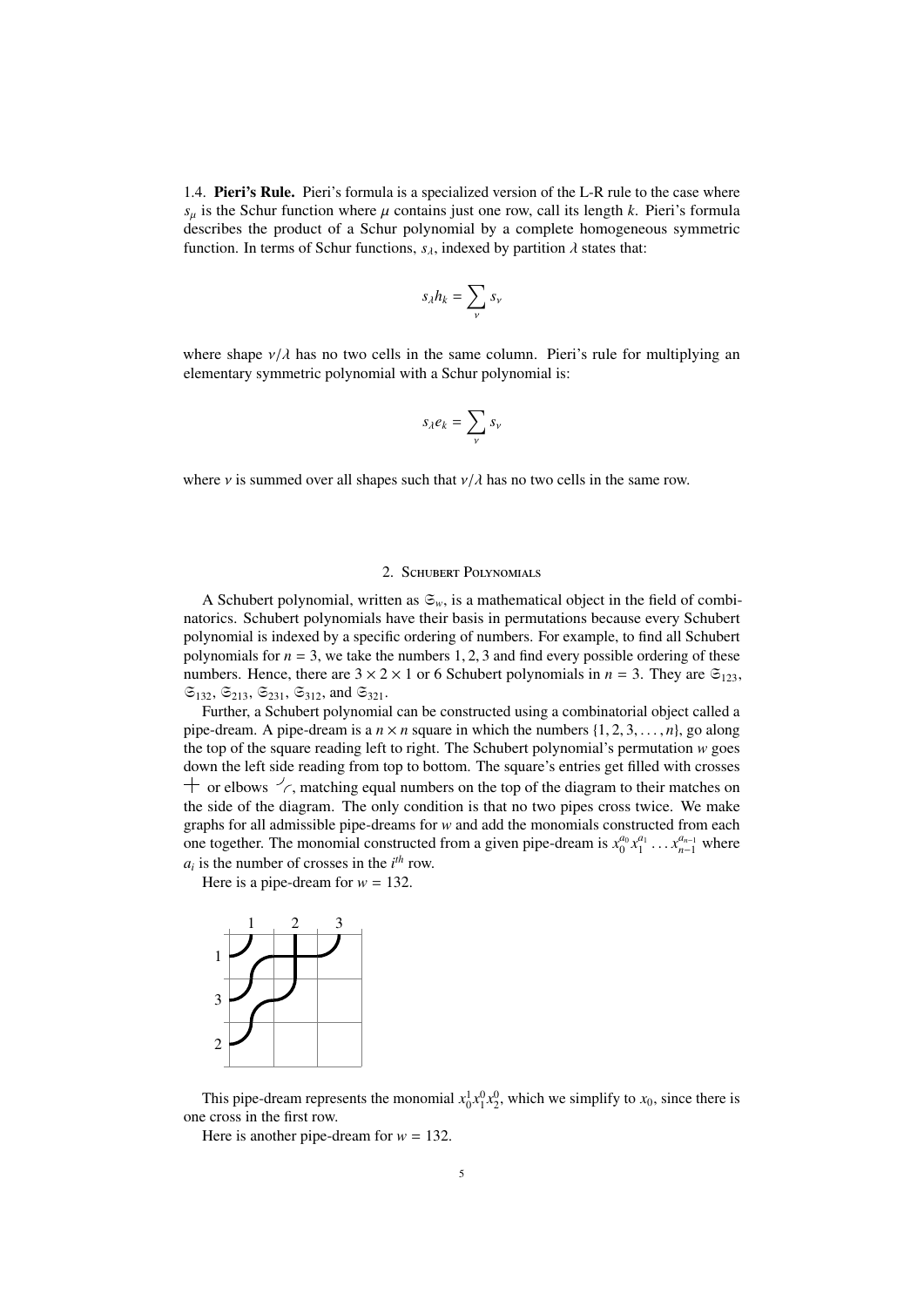

This pipe-dream represents the monomial  $x_0^0 x_1^1 x_2^0$ , which we simplify to  $x_1$ , since there is one cross in the second row. These are the only two pipe-dreams that satisfy the requirements; therefore, the Schubert polynomial,  $\mathfrak{S}_{132}$  is  $x_0 + x_1$ .

Here is some terminology that will be helpful for the algebraic definition of a Schubert polynomial:

- $S_n$  is the notation for the symmetric group, which is the collection of all permutations of  $\{1, 2, ..., n\}$ .
- Let  $[n] = \{1, 2, \ldots, n\}$  for any positive integer *n*. We say that  $\sigma$  is a *permutation* of [*n*] if  $\sigma$  is a function from [*n*] to [*n*] that is a one-to-one correspondence. In other words,  $\sigma$  is an ordering of  $\{1, 2, \ldots, n\}$ . Here is an example of a permutation  $\sigma$  for the case  $n = 5$ , written in *two-line notation*, that is each column is an input-output pair, i σ(*i*) # .

$$
\sigma = \left[ \begin{array}{rrr} 1 & 2 & 3 & 4 & 5 \\ 4 & 3 & 5 & 1 & 2 \end{array} \right]
$$

Here is another example of a permutation, which we will call  $\tau$ .

$$
\tau = \left[ \begin{array}{rrr} 1 & 2 & 3 & 4 & 5 \\ 2 & 3 & 1 & 5 & 4 \end{array} \right]
$$

We define the product of permutations  $\sigma$  and  $\tau$  by the rule:  $\tau\sigma$  is the permutation whose output is given by  $(\tau \sigma)(i) = \tau(\sigma(i))$  for every *i* in  $\{1, 2, ..., n\}$ . In other words, we plug-in the output of function  $\sigma$  into function  $\tau$ .

| $\tau\sigma$ |  |  |                                                                                                               |
|--------------|--|--|---------------------------------------------------------------------------------------------------------------|
|              |  |  | $=\left[\begin{array}{cccccc} 1 & 2 & 3 & 4 & 5 \\ 4 & 3 & 5 & 1 & 2 \\ 5 & 1 & 4 & 2 & 3 \end{array}\right]$ |

Written in two-line notation, that is writing each input-output of  $\tau\sigma$ .

| $\tau\sigma$ |  |  | $=\left[\begin{array}{cccc} 1 & 2 & 3 & 4 & 5 \\ 5 & 1 & 4 & 2 & 3 \end{array}\right]$ |  |
|--------------|--|--|----------------------------------------------------------------------------------------|--|

and in *one-line notation*, that is the sequence of outputs if we assume the inputs are written in numerical order as  $\{1, 2, \ldots, n\}$ ,  $\tau\sigma = 51423$ .

• We call the permutation that sends *i* to *j* (and vice versa) and sends every other number to itself the transposition  $t_{i,j}$ . We denote the *transposition* of *i* and  $i + 1$ <br>by a unkick we sell an adiaccut transposition. The level of permutation  $\pi$  is by  $s_i$ , which we call an *adjacent transposition*. The *length* of permutation  $\sigma$  is<br>the minimum number of adjacent transpositions, su needed to multiply together to the minimum number of adjacent transpositions, *s<sup>i</sup>* , needed to multiply together to equal  $\sigma$ .

For example, let us find the length of  $\tau\sigma$  from our previous example. We start by looking at the original ordering 12345. First, we need to move the 5 to the front. This can be done using a sequence of adjacent swaps. We will call each of these swaps,  $s_i$ . We are letting our  $s_i$  denote a transposition in the  $i^{th}$  position. To move 5 to the front we can swap 5 with the number adjacent to it, 4. This is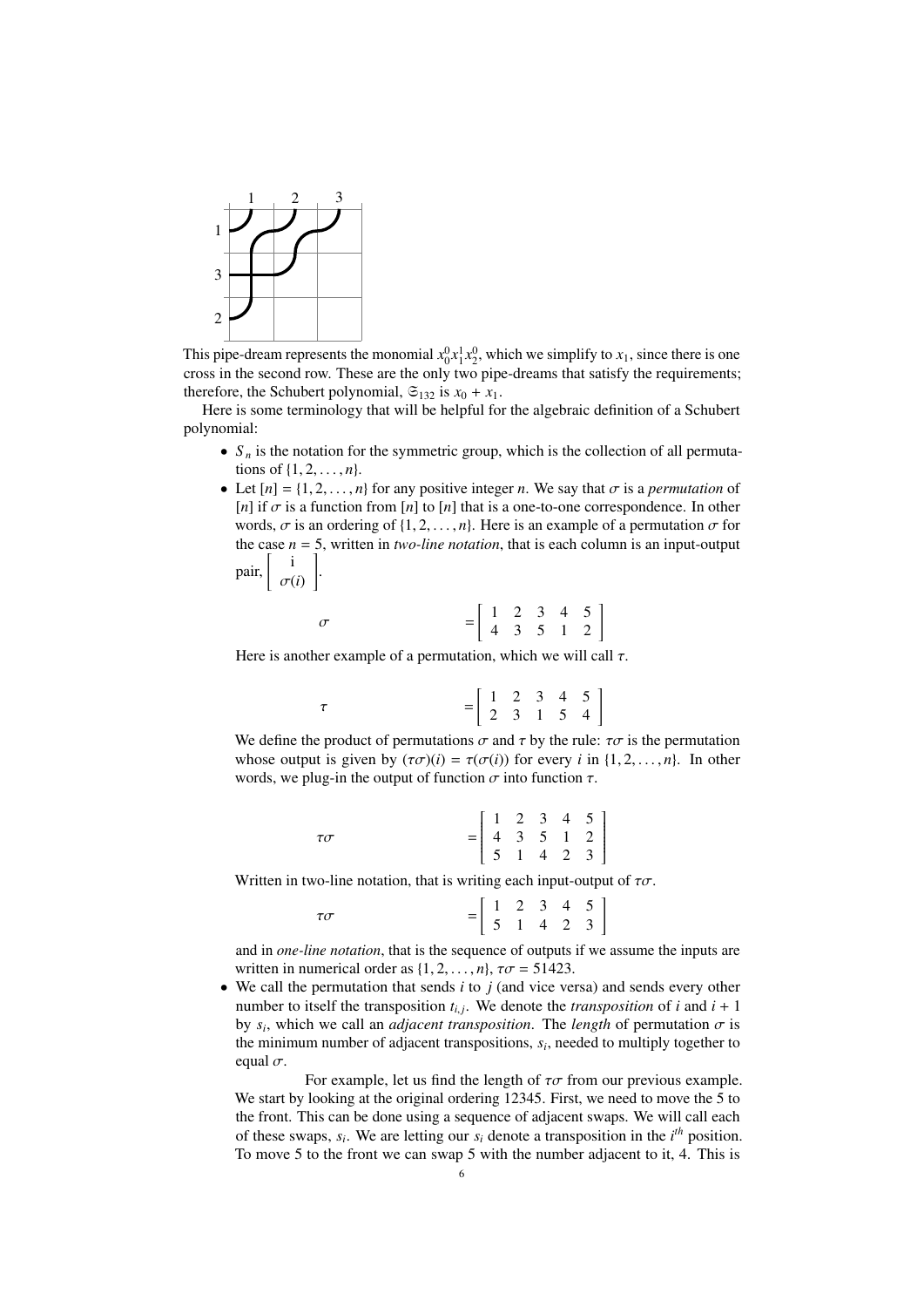denoted by *s*4. Now, we have 12354. Now, we swap 5 with 3, since these two are now adjacent. This is denoted by *s*3. Now, we have 12534. Next, we swap 5 with 2, since they are now in adjacent positions, which is denoted by  $s_2$ . This yields 15234. Finally we swap 5 with 1, since they are now in adjacent positions, which is denoted by  $s_1$ . This yields 51234. We, now, have to get 4 into the third spot. To do this, we first have to swap 4 with 3, which is denoted by *s*<sup>4</sup> and yields 51243. Finally, we swap 4 with 2, since they are now in adjacent positions, which is denoted by  $s_3$ . Now, we have 51423, which is  $\tau\sigma$ . The length of  $\tau\sigma$  is found by adding up all of the adjacent transpositions we performed. The transpositions we performed were,  $s_4$ ,  $s_3$ ,  $s_2$ ,  $s_1$ ,  $s_4$ , and  $s_3$ . Thus, the length is 6.

- A *reduced word* is found by putting together all of the adjacent transpositions we performed to achieve the permutation. So, a reduced word for  $\tau\sigma$  is  $s_3 s_4 s_1 s_2 s_3 s_4$ . We use this ordering because  $\tau\sigma$  and each  $s_i$  are functions.
- We often use *w* to stand for permutation. It can be proved that the length of our permutation, *w*, is well-defined: every reduced word of *w* has the same length. However, there may be more than one satisfactory reduced word for a given permutation. Let  $w_0$  be the permutation 321 in  $S_3$ . To find the reduced word and length we have to perform the adjacent transpositions. We start with the initial ordering 123. We apply  $s_2$ . The output is 132. Then we apply  $s_1$ . The output is 312. Then we apply  $s_2$ . The output is 321. The length of  $w_0$  is 3 and the reduced word is  $s_2 s_1 s_2$ . We can also perform the following adjacent transpositions. We start with 123. We apply  $s_1$ . The output is 213. Then we apply  $s_2$ . The output is 231. Then we apply  $s_1$ . The output is 321. Therefore, the length of  $w_0$  is still 3, but the reduced word is  $s_1 s_2 s_1$ .
- The *inverse* of  $\sigma$  is the inverse function, that is the one-to-one correspondence that sends the sequence of outputs to the sequence of inputs. The two-line notation of −1 is obtained by swapping the second and first lines.

| $\sigma^{-1}$ |  |  |                                                                                            |  |
|---------------|--|--|--------------------------------------------------------------------------------------------|--|
|               |  |  | $=\left[ \begin{array}{cccccc} 4 & 3 & 5 & 1 & 2 \\ 1 & 2 & 3 & 4 & 5 \end{array} \right]$ |  |

which we write in more standard form where the inputs are ordered  $1, 2, \ldots, n$ .

| $\sigma^{-1}$ |  |  |                                                                                        |  |
|---------------|--|--|----------------------------------------------------------------------------------------|--|
|               |  |  | $=\left[\begin{array}{cccc} 1 & 2 & 3 & 4 & 5 \\ 4 & 5 & 2 & 1 & 3 \end{array}\right]$ |  |

or in one line notation as, 45213.

Here is an algebraic definition for Schubert polynomials:

- (1) Let  $w_0$ , in  $S_n = n, n 1, \ldots, 2, 1$ . We define the Schubert polynomial,  $\mathfrak{S}_{w_0} =$  $x_1^{n-1}x_2^{n-2}\ldots x_{n-1}^1x_n^0$ .<br>Define the difference
- (2) Define the difference quotient,  $\delta_i$ , which acts on the polynomial  $P(x_1, x_2, \ldots, x_n)$ , by the following rule I et by the following rule. Let

$$
\delta_i P(x_1, x_2, \dots, x_n) = \frac{P(x_1, \dots, x_i, x_{i+1}, \dots, x_n) - P(x_1, \dots, x_{i+1}, x_i, \dots, x_n)}{x_i - x_{i+1}}
$$
  
for any  $i \in \{1, 2, \dots, n-1\}.$ 

For any permutation *w* and for any *i* in  $\{1, 2, \ldots, n-1\}$ , we define the Schubert polynomial that is indexed by  $ws_i$  by the rule:

$$
\mathfrak{d}_i \mathfrak{S}_w = \mathfrak{S}_{ws_i}
$$

as long as *ws<sup>i</sup>* has smaller length as a permutation than *w*.

The following diagram provides an example of using the divided difference operator for each of the permutations of  $n = 3$ .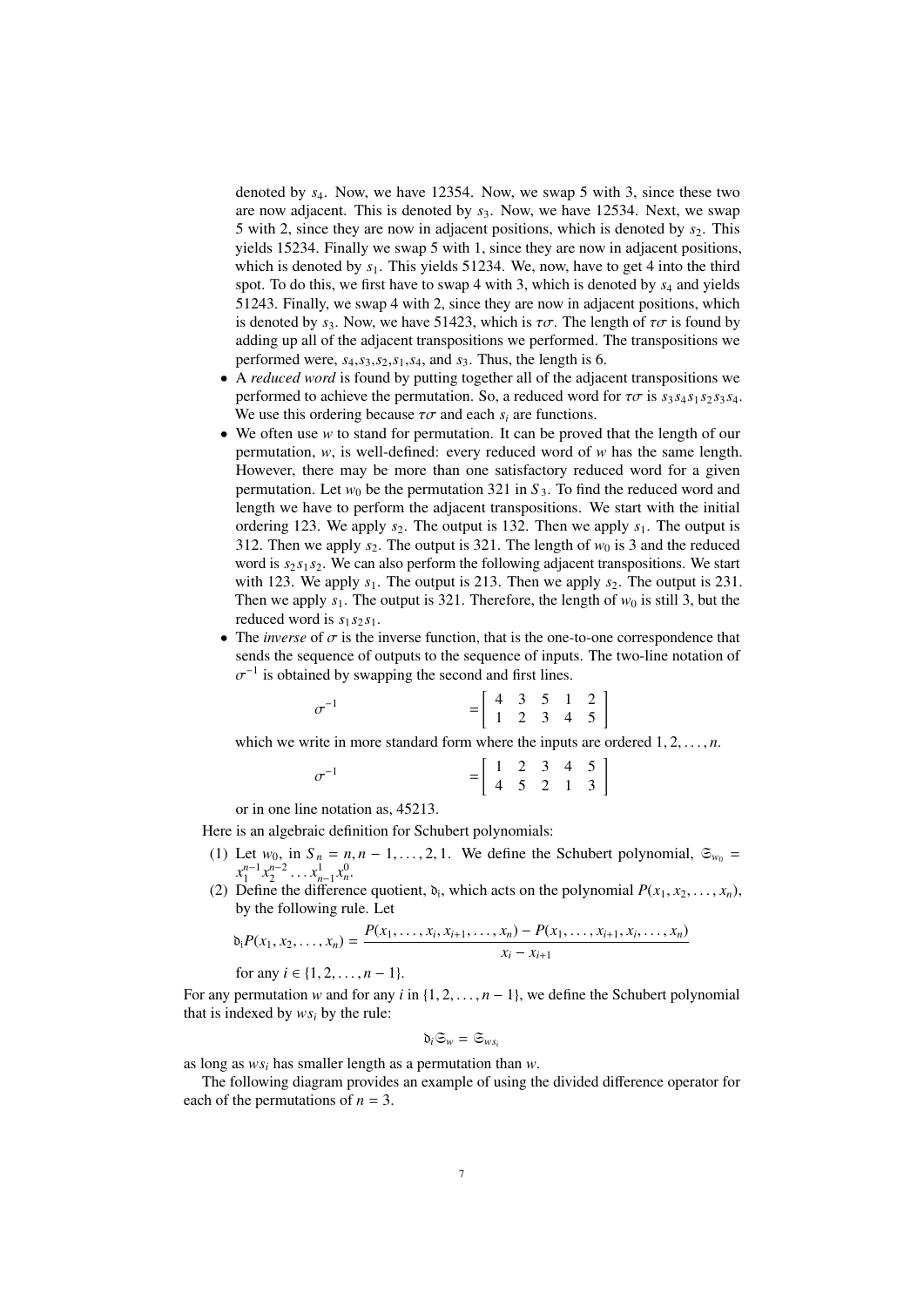

FIGURE 1. The Schubert polynomials of  $n = 3$  by Divided Difference

Please note: To each of these Schubert polynomials, we adapt the answer to our notation, which starts with  $x_0$ , instead of  $x_1$ . Please note: Some of the sources that will be referenced in this thesis will start their variable sequence with  $x_1$ , as in the above definition. Our computing software, SageMath, starts its variable sequence with *x*0. In this paper, we adopt the latter convention.

2.1. **Monk's rule.** Suppose we want to multiply an arbitrary Schubert polynomial,  $\mathfrak{S}_w$  by the Schubert polynomial  $\mathfrak{S}_{s_r}$ . *w* is an arbitrary permutation in  $S_n$  whose output sequences are  $w_1, w_2, \ldots, w_n$ .  $s_r$  is the permutation that exchanges a number, *r*, and the subsequent<br>number  $r + 1$ . An example of *s*, would be 132 because this permutation exchanges the number,  $r + 1$ . An example of  $s_r$  would be 132 because this permutation exchanges the number 2 with 3.

Given a specific *w* and a specific *r*, we consider all ordered pairs,  $(i, j)$ , such that  $i \leq r < j$ , with the restriction that  $j \leq n + 1$  with *n* being the number of elements in the permutation. In our example of 132,  $n = 3$ . For each  $(i, j)$  pair, we determine if it is admissible. It is admissible if  $w_i \leq w_j$ . Also, for each value *k* that lies in the interval  $i \leq k \leq j$ , the value of  $w_i$  must be either greater than  $w_i$  or less than  $w_j$ . The inequality would have to be value of  $w_k$  must be either greater than  $w_j$  or less than  $w_i$ . The inequality would have to be  $w_k < w_i < w_j$  or  $w_i < w_j < w_k$ . For each admissible  $(i, j)$  pair we construct an output, which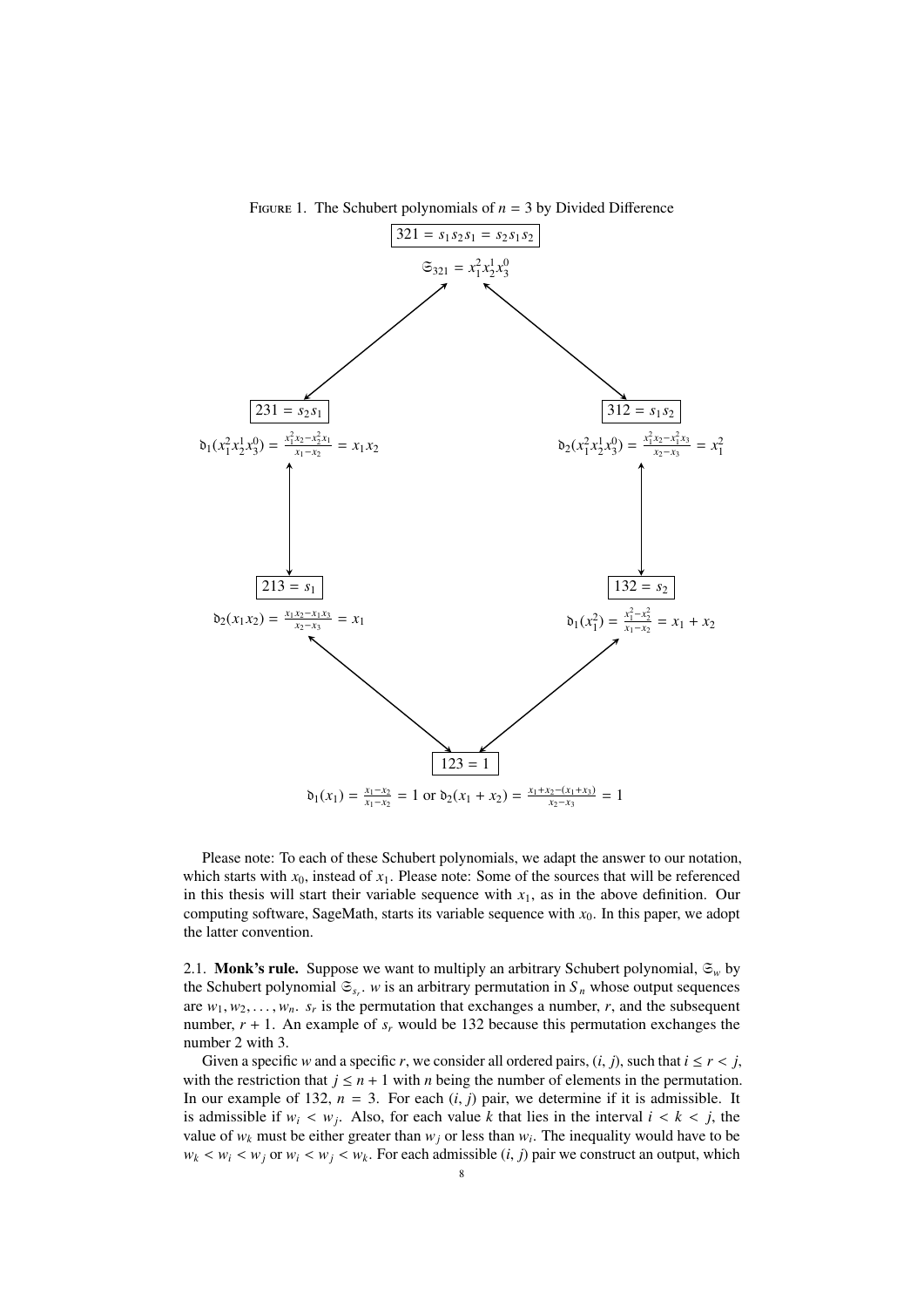we will call  $w'$ , which is obtained from  $w$  by swapping  $w_i$  and  $w_j$ . Monk's rule asserts that the product  $\mathfrak{S}_w \mathfrak{S}_{s_r}$  is the sum of all *w*' that were constructed in the previous step.

Let's try an example. We take  $s_r$  to be 132. Observe  $r = 2$ . Let the Schubert polynomial that it is multiplying be  $\mathfrak{S}_{213}$ . To find *w'*, we first have to list every  $(i, j)$  pair that satisfies the inequality  $i < 2 < i$  with  $i < 4$ the inequality  $i \leq 2 < j$  with  $j \leq 4$ .

- $\bullet$  (1, 3). This would swap the numbers 2 and 3 in our original permutation. Since there is no entry located between entries 1 and 3 that has a value between 2 and 3, we can swap the *i* and *j* values to obtain  $w' = 312$ .
- (1, 4). The permutation 213 in  $n = 3$  is the same as the permutation 2134 in  $n = 4$ . We can consider an entry one past the  $n<sup>th</sup>$  position when we are applying Monk's rule. This would swap the numbers 2 and 4 in our original permutation. Since entry 3 is located in between entries 1 and 4 and has a value between 2 and 4, this (*i*, *<sup>j</sup>*) pair is not admissible.
- $\bullet$  (2, 3). This would swap the numbers 1 and 3 in our original permutation. Since there is no entry located in between entries 2 and 3, this ordered pair is admissible and we can swap  $w_i$  and  $w_j$  to obtain the permutation  $w' = 231$ .
- (2, 4). This would swap the numbers 1 and 4 in our original permutation. Since entry 3 is located in between entries 2 and 4 and has a value between 1 and 4, this  $(i, j)$  pair is not admissible.

Therefore,  $\mathfrak{S}_{132}\mathfrak{S}_{213} = \mathfrak{S}_{312} + \mathfrak{S}_{231}$ . Monk's rule is an algorithm that has been proven by multiplying polynomials with algebra and expressing the result as a sum of Schubert polynomials. This is a nice property of Schubert polynomials with regard to products and our research seeks to find other nice multiplication algorithms.

3. Connection between Schur polynomials and Schubert polynomials

It is well known that every Schur polynomial is a Schubert polynomial. Here we present a bijection that accounts for going from a Schubert polynomial,  $\mathfrak{S}_w$ , where *w* is the permutation with exactly one descent, to a certain Schur polynomial. More precisely, every Schur polynomial is equal to a Schubert polynomial,  $\mathfrak{S}_w$ , where *w* is a permutation with exactly one descent. A descent is a pair  $(i, i + 1)$ , such that  $i < i + 1$  and  $w_i > w_{i+1}$ . Let *w* = 14823567

(1) Construct every pipe-dream for  $w(1) = 1$ . (a) There is only one way:



(b) Then construct a pipe for  $w(2) = 4$ . There are three ways. Also, after the pipes are constructed, pause here to record, for each pipe we have constructed, the sequence of rows where is has a crossing,  $+$ 

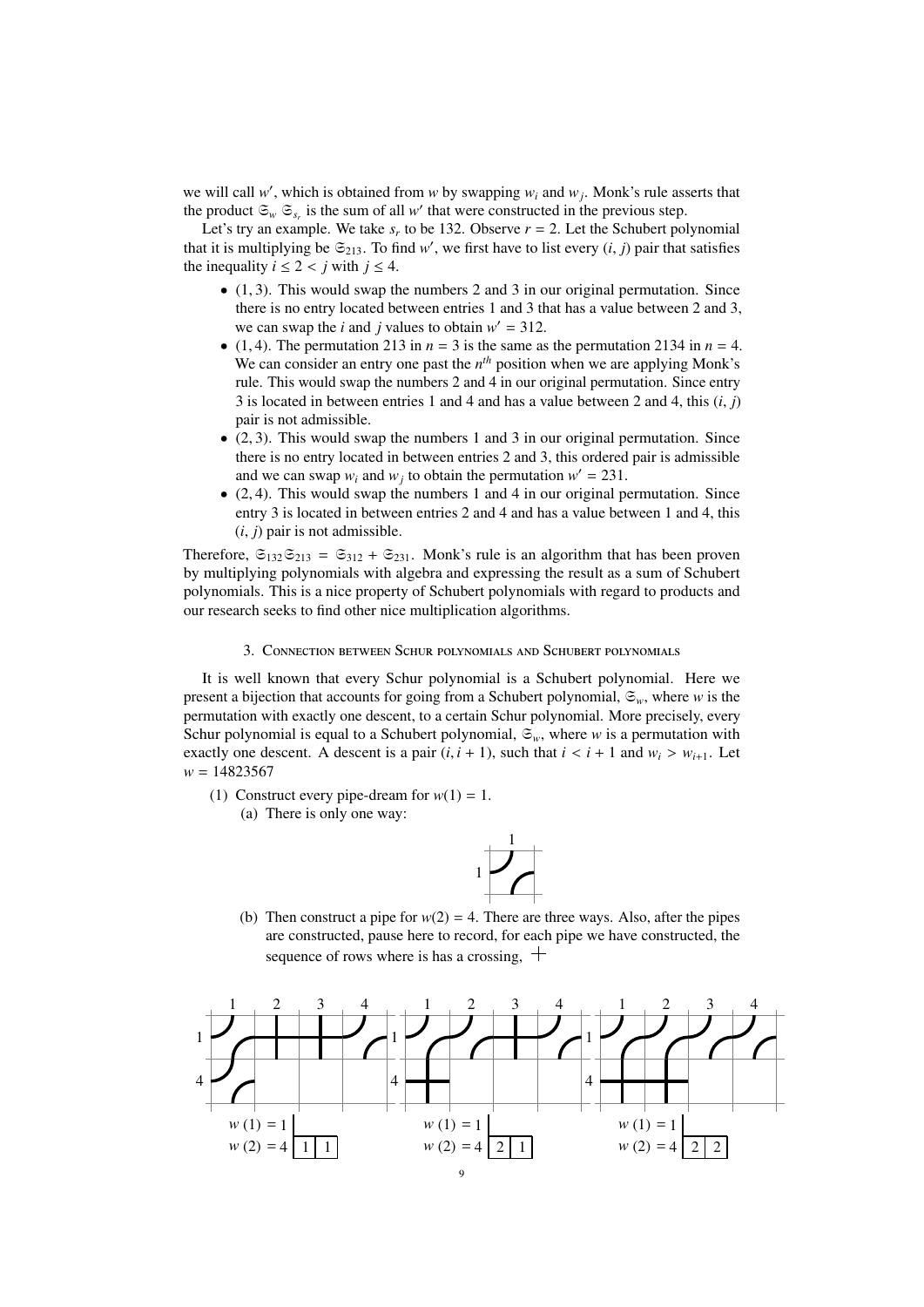Observe that for  $w(2)$  the sequence of row entries we have recorded is every possibly weakly decreasing sequence with values in the interval {1, <sup>2</sup>}, whose sequence-length is 2 (since the pipe that connects number 4 must cross number 3 and number 2, so there are 2 crossings).

(c) Now, construct a pipe for  $w(3) = 8$ . There are many ways:

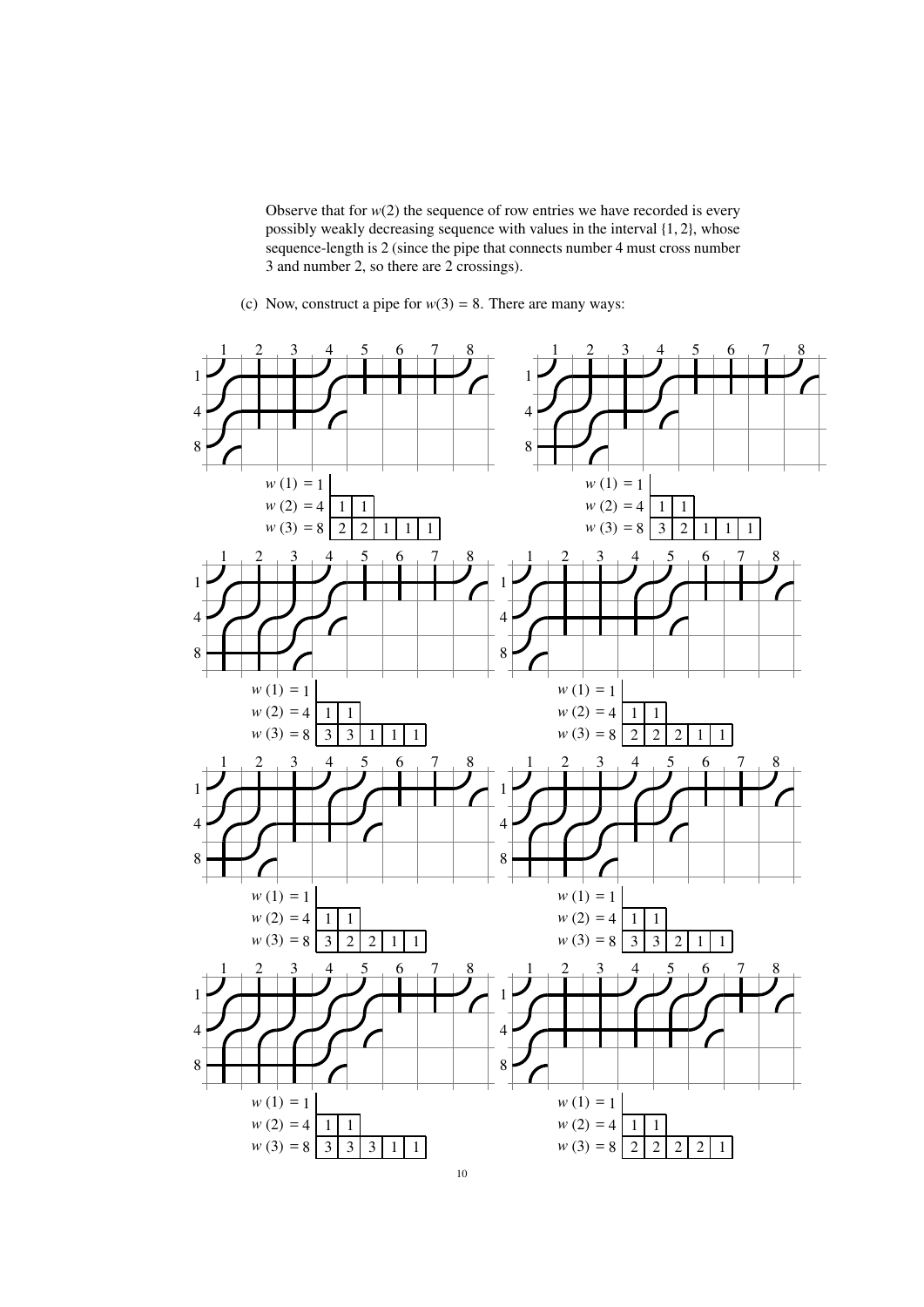

Note to reader: This is only a partial listing of all of the pipes that can be achieved. Observe that for  $w(3)$ , the sequence of row entries is every possible weakly decreasing sequence in {1, <sup>2</sup>, <sup>3</sup>}, whose sequence length is 5. Each column in this tableau is strictly increasing(since pipe number 2 must first be crossed by number 4 before it gets crossed by number 8...)

- (d) Now, construct a pipe for the remaining numbers 2, <sup>3</sup>, <sup>5</sup>, <sup>6</sup>, 7. These have no additional crossings.
- (2) Now apply the one-to-one operation; negate each entry.
- (3) Now apply the one-to-one operation; invert the recording tableau.In our example, the  $w(1)$  row will now be below the  $w(2)$  row, which will now be below the  $w(3)$ row.
- (4) Now apply the one-to-one operation; add to each entry  $r + 1$ . *r* is the location of the descent in *w*. In this case,  $r = 3$ , so  $r + 1 = 4$ .

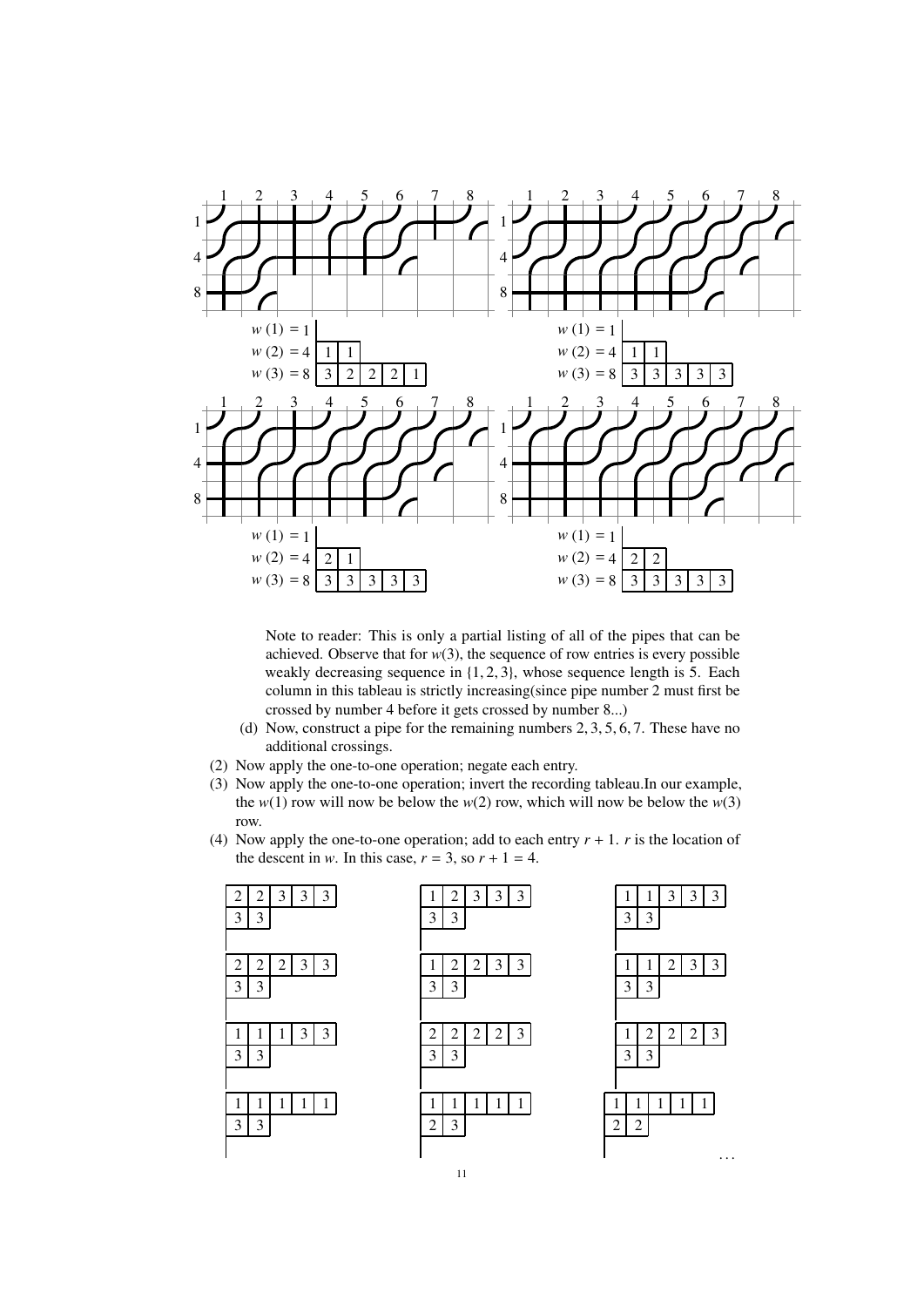This is a partial listing of all tableaux with shape  $(w(r) - r, w(r - 1) - (r - 1), \ldots, w(2) -$ 2, *w*(1)−1). These are weakly increasing in each row, and strictly increasing in each column, and whose entries in the top row lie in  $\{1, 2, \ldots, r\}$ , and in the next row lie in  $\{2, \ldots, r\}$ , etc. To state the correspondence precisely: the Schubert polynomial indexed by *w*, where *w* is a permutation in  $S_n$  with exactly one descent at location *r*, is equal to the Schur function,  $s_\lambda$ , where  $\lambda$  is the permutation whose parts are  $(w_r - r, w_(r - 1) - (r - 1), \ldots, w_2 - 2, w_1 - 1)$ 

4. SPECIFIC ALGORITHMS FOR CASES  $n = 3$  and  $n = 4$ 

In this section, we investigate the product of two Schubert polynomials,  $\mathfrak{S}_w \mathfrak{S}_{\sigma}$ , and write algorithms to construct the output, in the cases where  $\sigma$  is any permutation in the symmetric group  $S_3$  or  $S_4$ , and  $\mathfrak{S}_w$  is arbitrary. Let us start with the Schubert polynomials of  $n = 3$ .

4.1. The Trivial case:  $\sigma$  is the identity permutation. Consider the case where  $\sigma$  is the identity element of  $S_3$ . In two-line notation, we write:

$$
\sigma = \begin{bmatrix} 1 & 2 & 3 \\ 1 & 2 & 3 \end{bmatrix}.
$$

This Schubert polynomial  $\mathfrak{S}_{123}$  is equal to 1. So the corresponding multiplication rule is trivial:  $\mathfrak{S}_w \mathfrak{S}_{123} = \mathfrak{S}_w$ .

4.2. Other Easy cases:  $\sigma$  is a transposition of two consecutive numbers. Next consider the cases where  $\sigma$  is a transposition  $s_i$  that permutes the consecutive numbers *i* and  $i + 1$ .<br>The multiplication rules are given by Monk's formula, which we will write explicitly The multiplication rules are given by Monk's formula, which we will write explicitly.

4.2.1. *the case where*  $\sigma = s_1$ . In the case where  $\sigma$  permutes 1 and 2, we have

$$
\sigma = \begin{bmatrix} 1 & 2 & 3 \\ 2 & 1 & 3 \end{bmatrix}.
$$

This Schubert polynomial  $\mathfrak{S}_{213}$  is equal to  $x_0$ , in the alphabet { $x_0, x_1, \ldots$ }. The corresponding multiplication rule is given by Monk's formula:

$$
\mathfrak{S}_w \mathfrak{S}_{213} = \sum_{\substack{i \leq 1 < j \\ l(w t_{ij}) = l(w) + 1}} \mathfrak{S}_{w t_{ij}},
$$

where  $t_{ij}$  denotes the transposition that permutes the numbers *i* and *j*, and  $l(w)$  denotes the length of *w* as a product of transpositions of adjacent numbers.

4.2.2. *the case where*  $\sigma = s_2$ . In the case where  $\sigma$  permutes 2 and 3, we have

$$
\sigma = \begin{bmatrix} 1 & 2 & 3 \\ 1 & 3 & 2 \end{bmatrix}.
$$

This Schubert polynomial  $\mathfrak{S}_{132}$  is equal to  $x_0 + x_1$ . The corresponding multiplication rule is given by Monk's formula:

$$
\mathfrak{S}_w \mathfrak{S}_{132} = \sum_{\substack{i \leq 2 < j \\ l(w t_{ij}) = l(w) + 1}} \mathfrak{S}_{w t_{ij}}.
$$

4.3. **Intermediate cases:**  $\sigma$  **is a product of two transpositions**  $s_i$ . Now consider the cases where  $\sigma$  is a permutation whose length is 2 where  $\sigma$  is a permutation whose length is 2.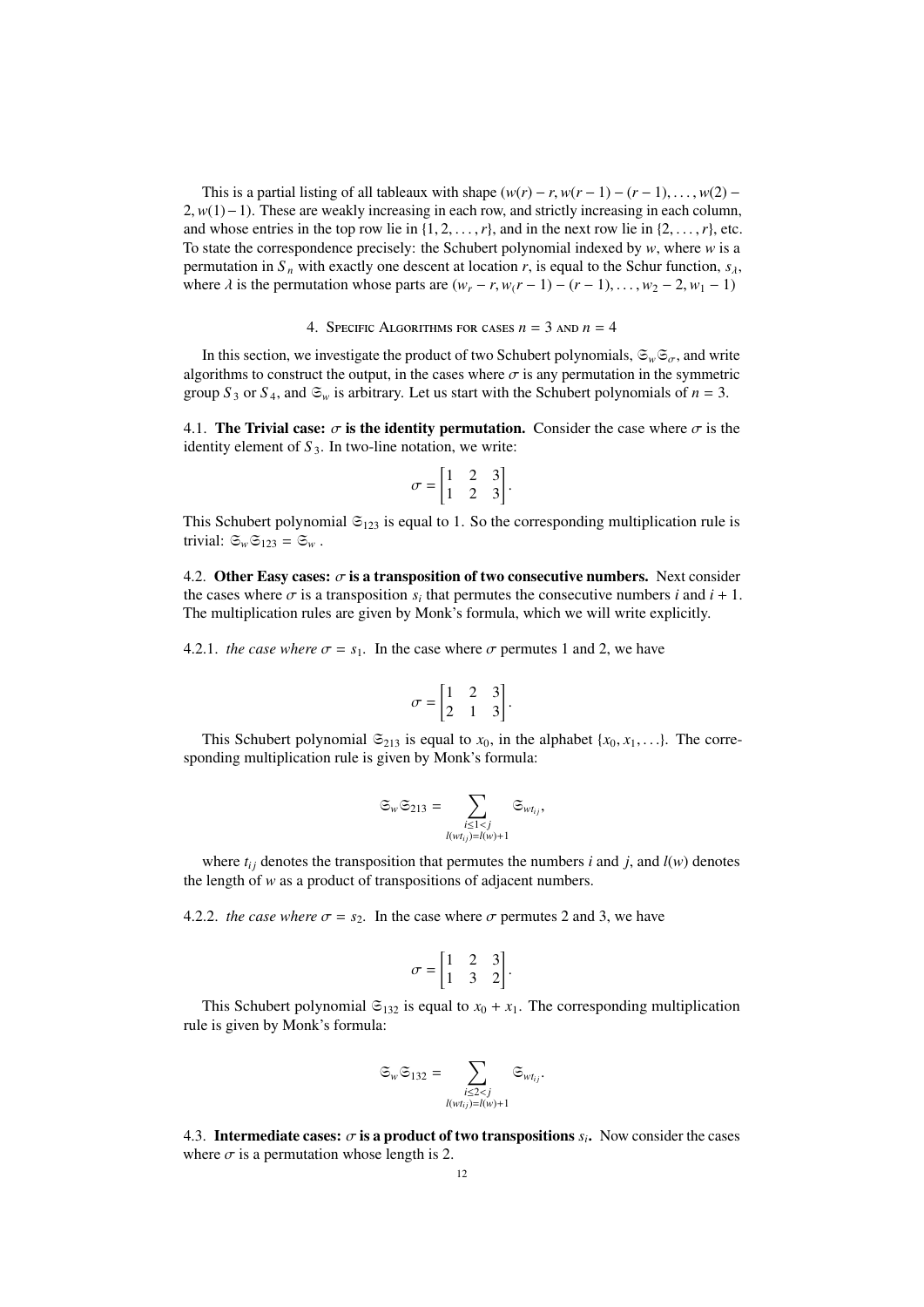4.3.1. *the case where*  $\sigma = 312$ . We first examine the case is where  $\sigma$  equals 3 1 2, that is

$$
\sigma = \begin{bmatrix} 1 & 2 & 3 \\ 3 & 1 & 2 \end{bmatrix}.
$$

This Schubert polynomial  $\mathfrak{S}_{312}$  is equal to  $x_0^2$ . Multiplying  $\mathfrak{S}_w$  by this polynomial is equivalent to multiplying by  $x_0$  twice, so a simple procedure for evaluating the product  $\mathfrak{S}_w \mathfrak{S}_{312}$  is to evaluate  $\mathfrak{S}_{213}(\mathfrak{S}_{213}\mathfrak{S}_w)$ . In other words, one performs the following algorithm.

- (1) Apply Monk's formula, with  $r = 1$ , to evaluate the product  $\mathfrak{S}_{213}\mathfrak{S}_{w}$ .
- (2) Then apply Monk's formula, with  $r = 1$ , to evaluate the product of  $\mathfrak{S}_{213}$  with each of the Schubert polynomials of the output of the previous step.

$$
\mathfrak{S}_w\mathfrak{S}_{312}=\sum_{\substack{a\leq 1
$$

4.3.2. *the case where*  $\sigma = 231$ . We next examine the case where  $\sigma$  equals 2 3 1, that is

$$
\sigma = \begin{bmatrix} 1 & 2 & 3 \\ 2 & 3 & 1 \end{bmatrix}.
$$

This Schubert polynomial  $\mathfrak{S}_{231}$  is equal to  $x_0 x_1$ . Multiplying  $\mathfrak{S}_w$  by this polynomial is equivalent to multiplying by the difference  $(x_0 + x_1)x_0 - x_0^2$ , so a procedure for evaluating the product  $\mathfrak{S}_w \mathfrak{S}_{231}$  is to evaluate  $\mathfrak{S}_{132}(\mathfrak{S}_{213}\mathfrak{S}_w) - \mathfrak{S}_{213}(\mathfrak{S}_{213}\mathfrak{S}_w)$ . Proposition. It is sufficient to perform the following algorithm.

- (1) Apply Monk's formula with  $r = 1$  to our given Schubert polynomial  $\mathfrak{S}_{w}$ .
- (2) Then apply Monk's formula, with  $r = 2$  and restrict to the specific case  $i = 2$ , to
- each of the Schubert polynomials  $\mathfrak{S}_{w}$  of the output of the previous step.
- (3) From this final output, discard each Schubert polynomial  $\mathfrak{S}_{w''}$  for which the sequence of steps we have just performed,  $w \mapsto w' \mapsto w''$ , permutes exactly three values according to the form  $(A, C, \ldots, B, \ldots) \mapsto (C, A, \ldots, B, \ldots) \mapsto (C, B, \ldots, A, \ldots)$ where  $A < B < C$ . The first ellipsis represents any sequence of numbers not in the interval [*A*, *B*], the second ellipsis represents any sequence of numbers, and each ellipsis sequence may be empty.

Proof. We seek to evaluate the multiplication of an arbitrary Schubert polynomial,  $\mathfrak{S}_w$ , by a product. This product is  $((x_0 + x_1) - (x_0))x_0$ . This equals  $(\mathfrak{S}_{132} - \mathfrak{S}_{213})\mathfrak{S}_{213}\mathfrak{S}_{w}$ . This can be done by the following algebraic procedure.

- (1) Evaluate the product  $\mathfrak{S}_{213}$   $\mathfrak{S}_w$  by applying Monk's formula with  $r = 1$ ,  $i = 1$  to  $\mathfrak{S}_w$ . The output is a sum of Schubert polynomials; let  $\mathfrak{S}_{w'}$  denote any arbitrary one of these terms.
- (2) Evaluate  $(\mathfrak{S}_{132} \mathfrak{S}_{213})(\mathfrak{S}_{213}\mathfrak{S}_{w})$  by applying the following.
	- (a) Evaluate  $\mathfrak{S}_{213}(\mathfrak{S}_{213}\mathfrak{S}_w)$  by applying Monk's formula with  $r = 1$  to each  $\mathfrak{S}_{w'}$ . We obtain, for each input  $\mathfrak{S}_{w'}$ , an output that is a sum of Schubert polynomials; let  $\mathfrak{S}_{w''}$  denote any arbitrary one of these terms.
	- (b) Evaluate  $\mathfrak{S}_{132}(\mathfrak{S}_{213}\mathfrak{S}_w)$  by applying Monk's formula with  $r = 2$  to each  $\mathfrak{S}_{w'}$ . Again we obtain, for each  $\mathfrak{S}_{w}$ , a sum of Schubert polynomials.
	- (c) Subtract the output of this Step 2a from the output of this Step 2b.

We have a sequence  $w \mapsto w' \mapsto w''$ . Let's use this sequence for step 2*a*. We have a sequence that we will call  $W \mapsto W' \mapsto W''$ , which we will use for step 2*b* (the ones that we will "subtract"). In this algebraic procedure, let us pause at each step to see more clearly the terms that we will subtract. There are two cases: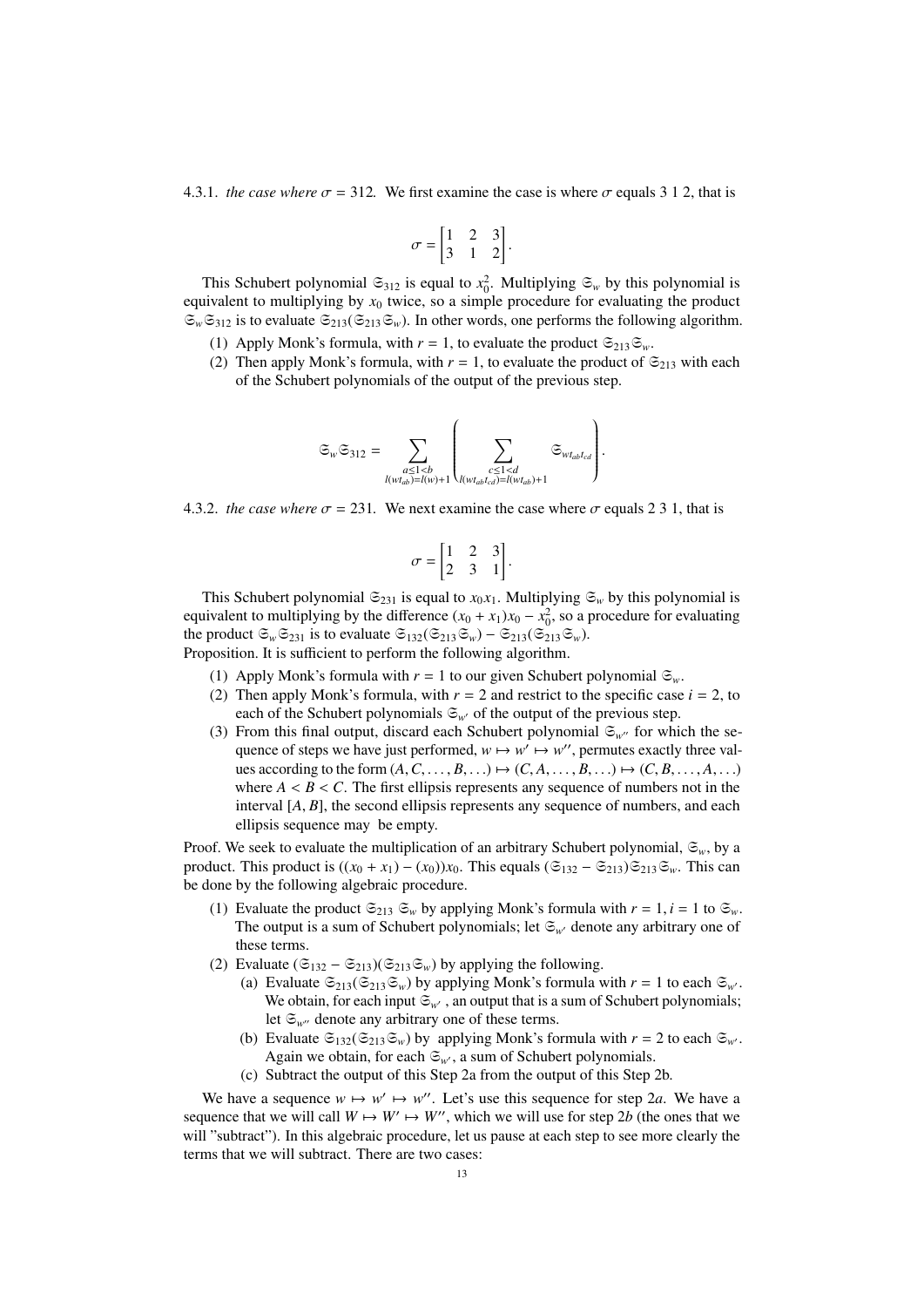- (1) Case 1: Suppose that in step 2a we have used an ordered pair, call it (*i*, *<sup>j</sup>*) such that  $i = 1$  and  $j \ge 3$ . We have a sequence  $w \mapsto w' \mapsto w''$ . In step 2b, this same ordered pair is admissible and, beginning with the same input, we obtain an identical sequence,  $W \mapsto W' \mapsto W''$ . These terms cancel in step 2c. Note: This is why in our algorithm, when we perform Monk's rule with  $r = 2$ , we restrict to  $i = 2$ .
- (2) Case 2: Suppose that in step 2a, to exhaust all cases, we use the ordered pair  $(i, j)$ , where  $i = 1$  and  $j = 2$ . For this to be the admissible  $(i, j)$  pair in our first step, we must have used the ordered pair  $(i, j)$  such that  $i = 1$  and  $j \ge 3$ . The sequence  $w \mapsto w' \mapsto w''$  must have the form  $(A, C, \ldots, B, \ldots) \mapsto (B, C, \ldots, A, \ldots) \mapsto$ <br>  $(C, B, \ldots, A, \ldots)$  for  $A \neq B \neq C$ . In step 2b a sequence arises, which begins  $(C, B, \ldots, A, \ldots)$  for  $A \leq B \leq C$ . In step 2b a sequence arises, which begins with the same input and we are assuming cancellation, so it has the same output. The sequence that we obtain,  $W \mapsto W' \mapsto W''$ , has the form  $(A, C, \ldots, B, \ldots) \mapsto$ <br> $(C_A \cap B) \mapsto (C_B \cap A)$ , where  $A \leq B \leq C$ . These terms cancel  $(C, A, \ldots, B, \ldots) \mapsto (C, B, \ldots, A, \ldots)$ , where  $A \leq B \leq C$ . These terms cancel in step 2c, so in our algorithm, we cancel this sequence  $(A, C, \ldots, B, \ldots) \mapsto$  $(C, A, \ldots, B, \ldots) \mapsto (C, B, \ldots, A, \ldots).$

4.4. The final case:  $\sigma$  is a product of three transpositions  $s_i$ . Lastly consider the case<br>where  $\sigma$  equals 3.2.1, that is where  $\sigma$  equals 3 2 1, that is

$$
\sigma = \begin{bmatrix} 1 & 2 & 3 \\ 3 & 2 & 1 \end{bmatrix}.
$$

This Schubert polynomial  $\mathfrak{S}_{321}$  is equal to  $x_0^2 x_1$ . Multiplying  $\mathfrak{S}_w$  by this polynomial is equivalent to multiplying by  $((x_0 + x_1) - x_0)x_0$  then multiplying by  $x_0$ . So a procedure for evaluating the product  $\mathfrak{S}_{w}\mathfrak{S}_{321}$  is to evaluate  $\mathfrak{S}_{213}(\mathfrak{S}_{132} - \mathfrak{S}_{213})(\mathfrak{S}_{213}\mathfrak{S}_{w}) = (\mathfrak{S}_{132} - \mathfrak{S}_{213})(\mathfrak{S}_{213}\mathfrak{S}_{w})$  $\mathfrak{S}_{213}\mathfrak{S}_{213}\mathfrak{S}_w$ .

It is sufficient to perform the following algorithm.

- (1) Apply Monk's formula with  $r = 1$  to our given Schubert polynomial  $\mathfrak{S}_{w}$ .
- (2) Then apply Monk's formula, with  $r = 2$  and restricting to the specific case  $i = 2$ , to each of the Schubert polynomials  $\mathfrak{S}_{w}$  of the output of the previous step.
- (3) From this final output discard each Schubert polynomial  $\mathfrak{S}_{w''}$  for which the sequence of steps we have just performed,  $w \mapsto w' \mapsto w''$ , permutes exactly three values according to the form  $(A, C, \ldots, B, \ldots) \mapsto (C, A, \ldots, B, \ldots) \mapsto (C, B, \ldots, A, \ldots)$ where  $A \leq B \leq C$ , the first ellipsis represents any sequence of numbers not in the interval [*A*, *B*], the second ellipsis represents any sequence of numbers, and each ellipsis sequence may be empty.
- (4) Apply Monk's formula, with  $r = 1$ , to each of the Schubert polynomials of the output of the previous step.

4.5.  $n=4$ . In the  $n=4$  case we have three different permutations that we constructed multiplication algorithms for.

 $\bullet$   $\mathfrak{S}_{1342} = x_0 x_1 + x_0 x_2 + x_1 x_2$  This equals  $(x_0 + x_1)(x_0 + x_1 + x_2) - (x_0^2 + x_0 x_1 + x_1^2)$ . This composition is achieved by computing the product of the Schubert polynomials  $\mathfrak{S}_{1324}$  and  $\mathfrak{S}_{1243}$  and then subtracting  $\mathfrak{S}_{1423}$ .

Proposition. It is sufficient to perform the following algorithm for computing the product  $\mathfrak{S}_{1342}$   $\mathfrak{S}_{w}$ .

- (1) Apply Monk's formula, with  $r=2$  to Schubert polynomial  $\mathfrak{S}_{w}$ .
- (2) Apply Monk with r=3 to each term  $\mathfrak{S}_{w}$  of the output of the previous step.
- (3) Discard each  $\mathfrak{S}_{w''}$  such that one or more of the following conditions are satisfied.
	- An i-value, in Monk's rule, is used more than once.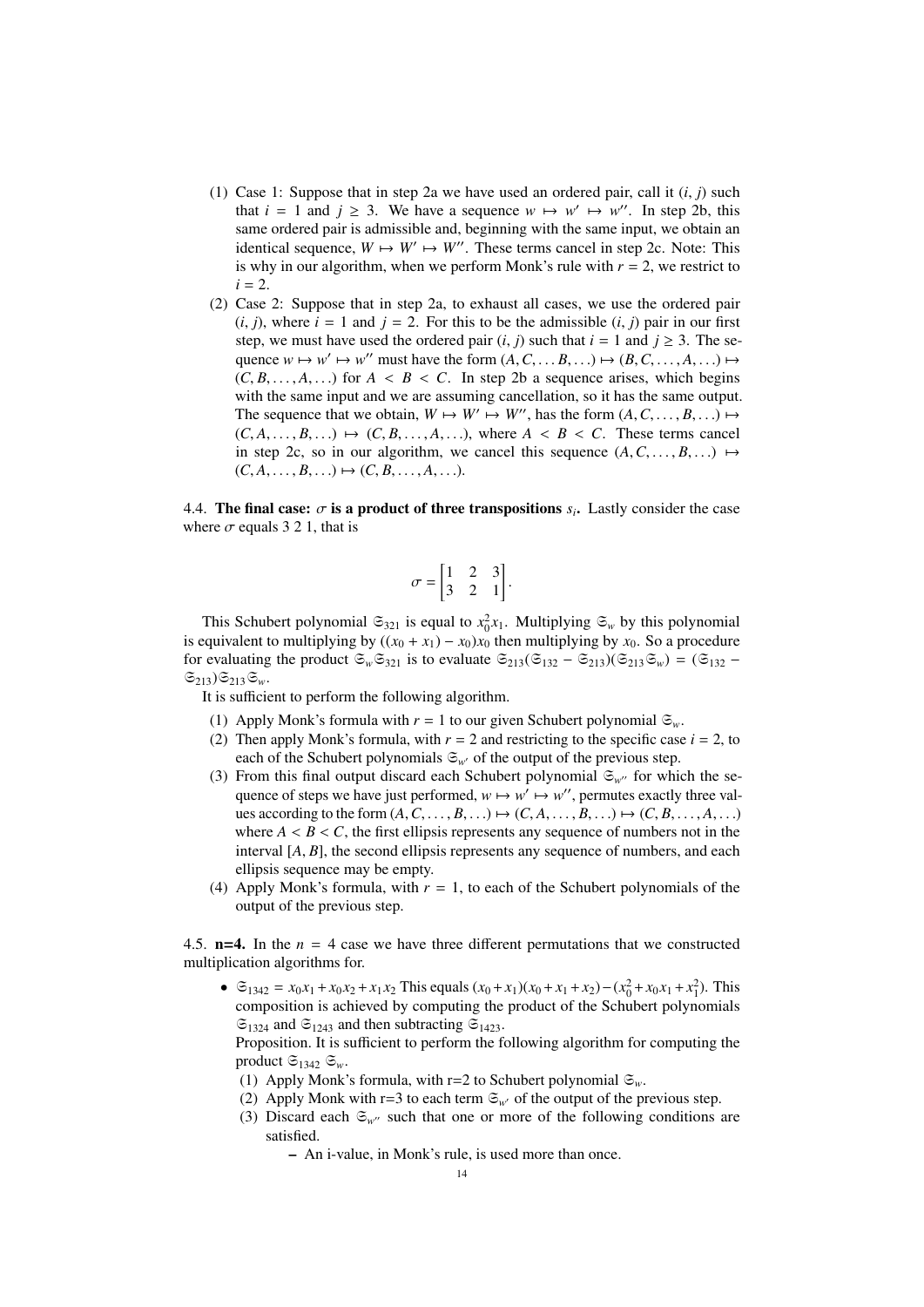- The sequence of steps we just performed permutes three values according to the form  $(A_-, C, \ldots, B, \ldots) \mapsto (C_-, A, \ldots, B, \ldots) \mapsto (C_-, B, \ldots, A, \ldots)$ or  $(0, A, C, \ldots, B, \ldots) \mapsto (0, C, A, \ldots, B, \ldots) \mapsto (0, C, B, \ldots, A, \ldots)$  where the values satisfy the inequality  $A < B < C$  and each of the ellipses  $(\ldots)$ may vary in length.
- The sequence of steps we just performed permutes  $\{a, b, x, y\}$  according to the form  $(a, x, ..., b, ...) \mapsto (b, x, ..., a, ...) \mapsto (b, y, ..., a, ... x)$ , or  $(a, x, \ldots, y, \ldots, b) \mapsto (a, y, \ldots, x, \ldots, b) \mapsto (b, y, \ldots, x, \ldots, a)$ , where the values  $\{a, b, x, y\}$  are arbitrary and each of the ellipses may vary in length.

*Proof.* We seek to evaluate the product  $(\mathfrak{S}_{1243} \mathfrak{S}_{1324} - \mathfrak{S}_{1423})\mathfrak{S}_{w}$ . This can be conducted by the following algebraic procedure.

- (1) Evaluate the product  $\mathfrak{S}_{1243}$   $\mathfrak{S}_{1324}$   $\mathfrak{S}_{w}$  by first applying Monk's formula with r=2 to  $\mathfrak{S}_w$ . This accounts for multiplying by  $\mathfrak{S}_{1324}$ . The output is a sum of Schubert polynomials; let  $\mathfrak{S}_{w}$  denote any arbitrary one of these terms. Then apply Monk with r=3 to  $\mathfrak{S}_{w'}$ . This accounts for multiplying by  $\mathfrak{S}_{1243}$ . The output is a sum of Schubert polynomials; let  $\mathfrak{S}_{w''}$  denote any arbitrary one of these.
- (2) Evaluate the product  $\mathfrak{S}_{1423}$   $\mathfrak{S}_{w}$ . To do this perform the following algorithm (which will be proven later in the thesis)
	- Apply Monk's formula with  $r=2$ ,  $i=1$  or  $i=2$  to Schubert polynomial  $\mathfrak{S}_W.$
	- If in step 1 Monk  $r=2$ ,  $i=1$  was performed, apply Monk with  $r=2$ ,  $i=1$  to each term  $\mathfrak{S}_{W}$  of the output of the previous step.
	- If in step 1 Monk  $r=2$ ,  $i=2$  was performed, apply Monk with  $r=2$ ,  $i=1$  or i=2 to each term  $\mathfrak{S}_{W}$  of the output of the previous step.
	- Discard from 2b each  $\mathfrak{S}_{W''}$  such that the sequence of steps we just performed permutes three values according to the form  $(A, B, \ldots, C, \ldots) \mapsto$  $(A, C, \ldots, B, \ldots) \mapsto (B, C, \ldots, A, \ldots)$  where the values satisfy the inequality  $A \leq B \leq C$ . It must be noted that capital *W* is the same as *w*, but is used to distinguish between the multiplication and subtraction steps.
- Our final outputs achieved from performing step 1 include the following cases
	- a. The case where the sequence  $w \mapsto w' \mapsto w''$  starts with Monk's formula being applied to  $\mathfrak{S}_w$  with r=2, i=1 with j  $\geq$  3. And then to this output Monk's formula is applied with  $r=3$ , i=1 with  $j \ge 4$ .
	- b. The case where the sequence  $w \mapsto w' \mapsto w''$  starts with Monk's formula being applied to  $\mathfrak{S}_w$  with r=2, i=1. And then to this output Monk's formula is applied with  $r=3$ ,  $i=2$ .
	- c. The case where the sequence  $w \mapsto w' \mapsto w''$  starts with Monk's formula being applied to  $\mathfrak{S}_w$  with r=2, i=1. And then to this output Monk's formula is applied with  $r=3$ ,  $i=3$ .
	- d. The case where the sequence  $w \mapsto w' \mapsto w''$  starts with Monk's formula being applied to  $\mathfrak{S}_w$  with r=2, i=2. And then to this output Monk's formula is applied with  $r=3$ ,  $i=1$ .
	- e. The case where the sequence  $w \mapsto w' \mapsto w''$  starts with Monk's formula being applied to  $\mathfrak{S}_w$  with r=2, i=2 with j  $\geq 3$ . And then to this output Monk's formula is applied with  $r=3$ ,  $i=2$  with  $i \ge 4$ .
	- f. The case where the sequence  $w \mapsto w' \mapsto w''$  starts with Monk's formula being applied to  $\mathfrak{S}_w$  with r=2, i=2. And then to this output Monk's formula is applied with  $r=3$ ,  $i=3$ .

Our final outputs achieved from performing step 2 include the following cases.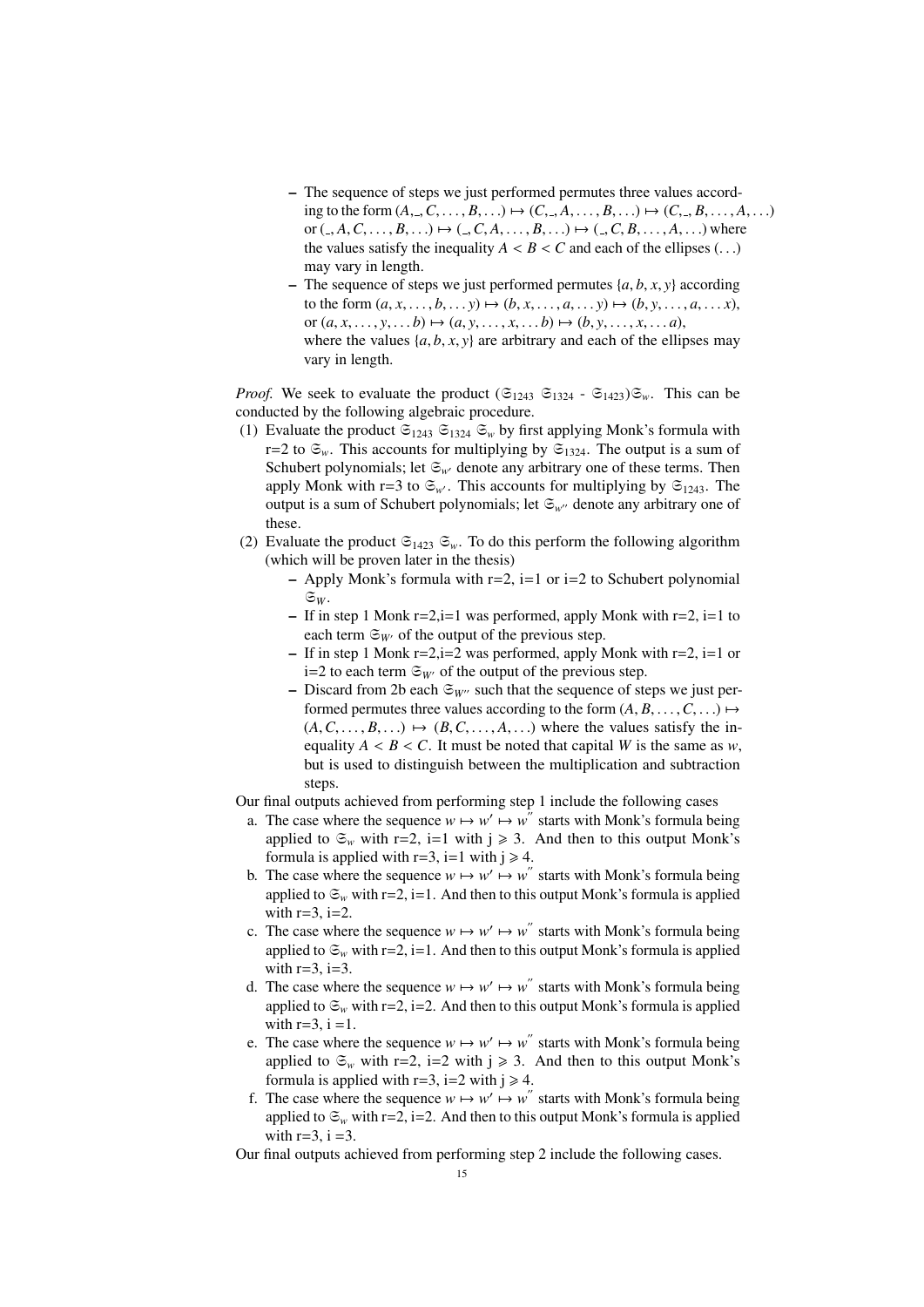- *i*. The case where the sequence  $W \mapsto W' \mapsto W''$  starts with Monk's formula being applied to  $\mathfrak{S}_W$  with  $r=2$ ,  $i=1$  with  $j \ge 3$ . And then to this output Monk's formula is applied with  $r=2$ ,  $i=1$  with  $j=3$  or  $j \ge 4$ .
- *ii.* The case where the sequence  $W \mapsto W' \mapsto W''$  starts with Monk's formula being applied to  $\mathfrak{S}_W$  with r=2, i=2 with j  $\geq$  3. And then to this output Monk's formula is applied with  $r=2$ ,  $i=1$  with  $j \ge 3$ .
- *iii.* The case where the sequence  $W \mapsto W' \mapsto W''$  starts with Monk's formula being applied to  $\mathfrak{S}_W$  with r=2, i=2 with j  $\geq$  3. And then to this output Monk's formula is applied with  $r=2$ ,  $i=2$  with  $j \ge 4$  or  $j=3$ .
- The following cases cancel trivially
- (1) Step a and the case in step *i* where the sequence  $W \mapsto W' \mapsto W''$  starts with Monk's formula being applied to  $\mathfrak{S}_W$  with r=2, i=1 with j  $\geq 3$ . And then to this output Monk's formula is applied with  $r=2$ ,  $i=1$  with  $j \ge 4$ .
- (2) Step e and the case in step *iii* where the sequence  $W \mapsto W' \mapsto W''$  starts with Monk's formula being applied to  $\mathfrak{S}_W$  with r=2, i=2 with j  $\geq 3$ . And then to this output Monk's formula is applied with  $r=2$ ,  $i=2$  with  $j \ge 4$ .

This is why in our algorithm, we cancel repeated *i* values.

Some W" are left over and need to be canceled from w" so that there are no negative Schubert polynomials among our outputs. The following are patterns that cancel in our algorithm.

- (1) In case *i* where we apply Monk's formula with  $r=2$ ,  $i=1$  with  $j \ge 3$  and then apply Monk with  $r=2$ ,  $i=1$  with  $j=3$  the following permutation occurs from doing these steps:  $(A_1, C_1, \ldots, B_n, \ldots) \mapsto (B_1, C_1, \ldots, A_n, \ldots) \mapsto (C_1, B_1, \ldots, A_n, \ldots)$ where the values satisfy the inequality  $A < B < C$ . These steps are admissible because of Monk's rule. A similar pattern arises in step c. This pattern is  $(A_1, C_1, \ldots, B_n, \ldots) \mapsto (C_1, A_1, \ldots, B_n, \ldots) \mapsto (C_1, B_1, \ldots, A_n, \ldots)$  where the values satisfy the inequality  $A < B < C$ . The ending permutation is the same. Thus, we cancel this sequence in our algorithm.
- (2) In case *iii* where we apply Monk's formula with  $r=2$ ,  $i=2$  with  $j \ge 3$  and then apply Monk with  $r=2$ ,  $i=2$  with  $j=3$  the following permutation occurs from doing these steps:  $(0, A, C, \ldots, B, \ldots) \mapsto (0, B, C, \ldots, A, \ldots) \mapsto (0, C, B, \ldots, A, \ldots)$ where the values satisfy the inequality  $A < B < C$ . These steps are admissible because of Monk's rule. A similar pattern arises in step f. This pattern is  $(0, A, C, \ldots, B, \ldots) \mapsto (0, C, A, \ldots, B, \ldots) \mapsto (0, C, B, \ldots, A, \ldots)$  where the values satisfy the inequality  $A < B < C$ . The ending permutation is the same. Thus, we cancel this sequence in our algorithm.
- (3) In case *ii* where we apply Monk  $r=2$ ,  $i=2$  with  $j \ge 3$  and then Monk  $r=2$ ,  $i=1$ with

 $i \geq 3$  we achieve the following permutations:

- $-(A, C, \ldots, B, \ldots, F, \ldots) \mapsto (A, F, \ldots, B, \ldots, C, \ldots) \mapsto (B, F, \ldots, A, \ldots, C, \ldots)$
- $-(G, C, \ldots, H, \ldots, F, \ldots) \mapsto (G, F, \ldots, H, \ldots, C, \ldots) \mapsto (H, F, \ldots, G, \ldots, C, \ldots)$
- $-(A, C, \ldots, F, \ldots, B, \ldots) \mapsto (A, F, \ldots, C, \ldots, B, \ldots) \mapsto (B, F, \ldots, C, \ldots, A, \ldots)$
- $-(D, C, \ldots, F, \ldots, E, \ldots) \mapsto (D, F, \ldots, C, \ldots, E, \ldots) \mapsto (E, F, \ldots, C, \ldots, D, \ldots)$

 $-$  (*G*, *C*, . . . , *F*, . . . , *H*, . . .) → (*G*, *F*, . . . , *C*, . . . *H*, . . .) → (*H*, *F*, . . . , *C*, . . . , *G*, . . .) Each of these permutations correspond to a permutation in either b or d. So

we discard these cases:

 $-(A, C, \ldots, B, \ldots, F, \ldots) \mapsto (B, C, \ldots, A, \ldots, F, \ldots) \mapsto (B, F, \ldots, A, \ldots, C, \ldots)$  $-(G, C, \ldots, H, \ldots, F, \ldots) \mapsto (H, C, \ldots, G, \ldots, F, \ldots) \mapsto (H, F, \ldots, G, \ldots, C, \ldots)$  $-(A, C, \ldots, F, \ldots, B, \ldots) \mapsto (A, F, \ldots, C, \ldots, B, \ldots) \mapsto (B, F, \ldots, C, \ldots, A, \ldots)$  $-(D, C, \ldots, F, \ldots, E, \ldots) \mapsto (D, F, \ldots, C, \ldots, E, \ldots) \mapsto (E, F, \ldots, C, \ldots, D, \ldots)$  $-(G, C, \ldots, F, \ldots, H, \ldots) \mapsto (G, F, \ldots, C, \ldots, H, \ldots) \mapsto (H, F, \ldots, C, \ldots, G, \ldots)$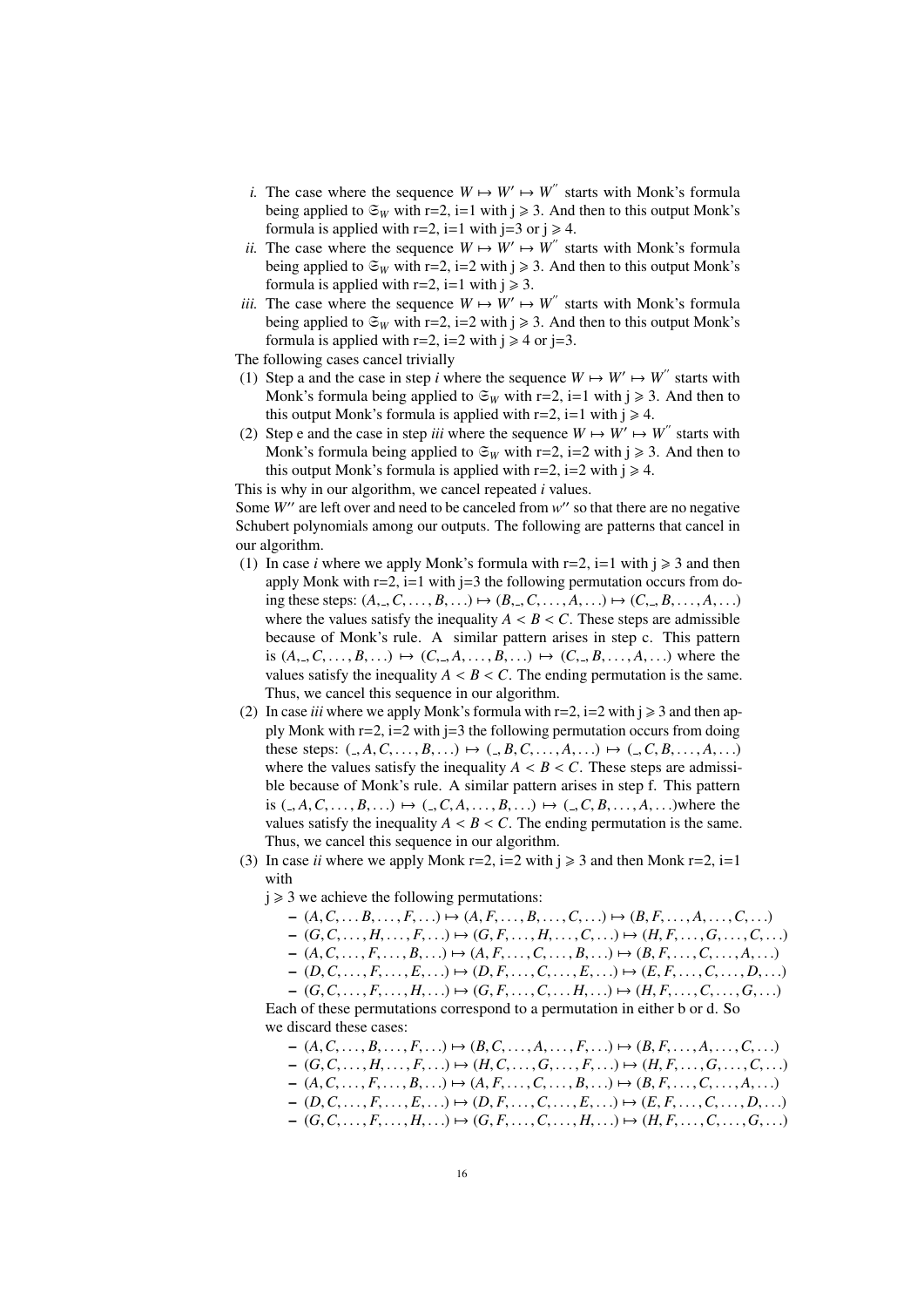These cases can be written more simply as  $(a, x, \ldots, b, \ldots, y) \mapsto (b, x, \ldots, a, \ldots, y) \mapsto$  $(b, y, \ldots, a, \ldots, x),$ 

or  $(a, x, \ldots, y, \ldots, b) \mapsto (a, y, \ldots, x, \ldots, b) \mapsto (b, y, \ldots, x, \ldots, a)$  where the values  $\{a, b, x, y\}$  can be in any numerical ordering. Therefore, we cancel these sequences in our algorithm for  $\mathfrak{S}_{1342}$ 

 $\Box$ 

 $\bullet$  ∈<sub>1423</sub> =  $x_0^2 + x_0 x_1 + x_1^2$ . This equals  $(x_0 + x_1)(x_0 + x_1) - x_0 x_1$ . A procedure for evaluating the product  $\mathfrak{S}_w \mathfrak{S}_{1423}$  is to evaluate  $(\mathfrak{S}_{132} \mathfrak{S}_{132} - \mathfrak{S}_{231}) \mathfrak{S}_w$ .

Proposition. It is sufficient to perform the following algorithm for computing the product  $\mathfrak{S}_{1423}$   $\mathfrak{S}_{w}$ .

- 1. Apply Monk's formula with  $r=2$ ,  $i=1$  or  $i=2$  to Schubert polynomial  $\mathfrak{S}_{w}$ .
- 2a. If in step 1 Monk  $r=2$ ,  $i=1$  was performed, apply Monk with  $r=2$ ,  $i=1$  to each term  $\mathfrak{S}_{w'}$  of the output of the previous step.
- 2b. If in step 1 Monk  $r=2$ ,  $i=2$  was performed, apply Monk with  $r=2$ ,  $i=1$  or  $i=2$ to each term  $\mathfrak{S}_{w'}$  of the output of the previous step.
- 3. Discard from 2b each  $\mathfrak{S}_{w''}$  such that the sequence of steps we just performed permutes three values according to the form  $(A, B, \ldots, C, \ldots) \mapsto$  $(A, C, \ldots, B, \ldots) \mapsto (B, C, \ldots, A, \ldots)$  where the values satisfy the inequality  $A < B < C$ .

Proof. We seek to evaluate the product ( $\mathfrak{S}_{132}\mathfrak{S}_{132}-\mathfrak{S}_{231}\mathfrak{S}_{w}$ . This can be conducted by the following algebraic procedure.

- (1) Evaluate the product  $\mathfrak{S}_{132}$   $\mathfrak{S}_w$  by applying Monk's formula with r=2 to  $\mathfrak{S}_w$ . The output is a sum of Schubert polynomials; let  $\mathfrak{S}_{w}$  denote any arbitrary one of these terms. This application is without restriction: the possible values of the ordered pair  $(i, j)$  are any that satisfy that  $i \in \{1, 2\}$  and  $j \ge 3$ .
- (2) Evaluate the product  $\mathfrak{S}_{132}(\mathfrak{S}_{132} \mathfrak{S}_{w})$  by applying Monk with r=2 to each term  $\mathfrak{S}_{w'}$  of the output of the previous step. The output is a sum of Schubert polynomials; let  $\mathfrak{S}_{w''}$  denote any arbitrary one of these terms. This application is without restriction: the possible values of the ordered pair  $(i, j)$  are any that satisfy that  $i \in \{1, 2\}$  and  $j \geq 3$ .
- (3) Evaluate  $\mathfrak{S}_{231}$  by performing the following algorithm (found earlier in the thesis)
	- (a) Apply Monk's formula with  $r = 1$  to our given Schubert polynomial S*w*.
	- (b) Then apply Monk's formula, with  $r = 2$  and restrict to the specific case  $i = 2$ , to each of the Schubert polynomials  $\mathfrak{S}_{w}$  of the output of the previous step.
	- (c) From this final output, discard each Schubert polynomial  $\mathfrak{S}_{w''}$  for which the sequence of steps we have just performed,  $w \mapsto w' \mapsto w''$ , permutes exactly three values according to the form  $(A, C, \ldots, B, \ldots) \mapsto$  $(C, A, \ldots, B, \ldots) \mapsto (C, B, \ldots, A, \ldots)$  where  $A \lt B \lt C$ . The first ellipsis represents any sequence of numbers not in the interval [*A*, *<sup>B</sup>*], the second ellipsis represents any sequence of numbers, and each ellipsis sequence may be empty.

(4) Subtract: The output of this Step 2 minus the output of this Step 3

Observe the following properties of Step 3. In the case where Step 3a uses the ordered pair  $(i, j) = (1, 2)$ , the instructions of Steps 3b and 3c imply that in the final output a Schubert polynomial  $\mathfrak{S}_{w}$ <sup>0</sup> will exist (and *not* get discarded) only if w" and the original w differ only in the location of three entries, which satisfy that  $w = (A, B, \ldots, C, \ldots)$  and  $w'' = (B, C, \ldots, A, \ldots)$ ; no other orderings are admissible. And in the case where Step 3a uses an ordered pair  $(i, j)$  such that admissible. And in the case where Step 3a uses an ordered pair (*i*, *<sup>j</sup>*) such that  $j \geq 3$ , the discarding rule in Step 3c will not apply.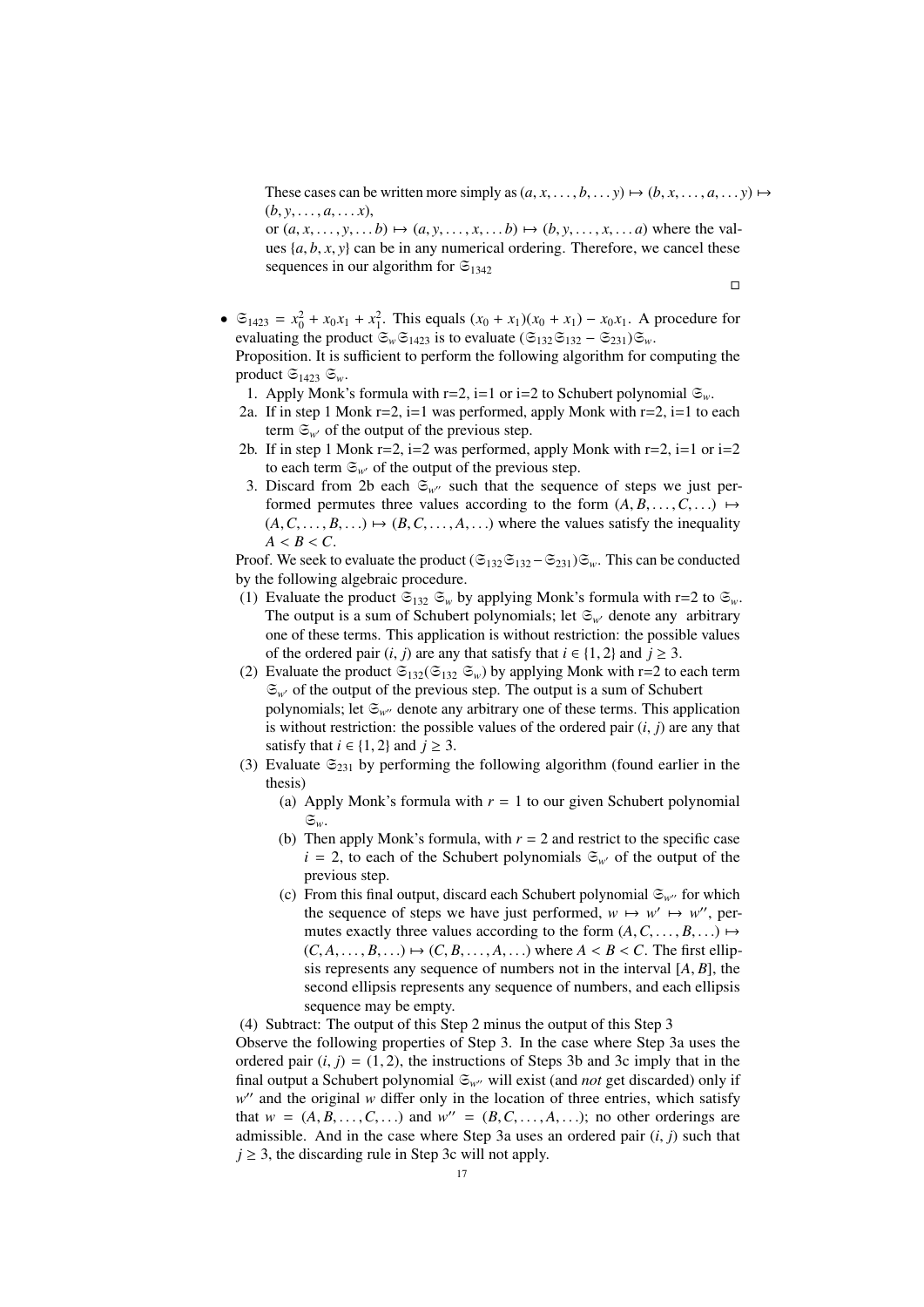So we observe that in the subtraction in Step 4 there is a set of terms that cancel trivially. That is, for each term that we obtain by applying to the original  $\mathfrak{S}_w$ , in Step 1 Monk's formula such that  $(i, j)$  satisfies  $i = 1$  and  $j \ge 3$ , then in Step 2 Monk's formula such that  $(i, j)$  satisfies  $i = 2$  and  $j \ge 3$ , we obtain an identical term by applying the same operations in Steps 3a and 3b.

And in the subtraction in Step 4 there is another set of terms that cancel. That is, for each term that we obtain by applying to the original  $\mathfrak{S}_w$ :

- (1) in Step 3a, Monk's formula such that  $(i, j) = (1, 2)$ ,
- (2) then in Step 3b, Monk's formula such that  $(i, j)$  satisfies  $i = 2$ ,
- (3) and in 3c verifying that this permutation sequence just performed,  $w \mapsto w' \mapsto$  $w''$  has the form  $(A, B, \ldots, C, \ldots) \mapsto (B, A, \ldots, C, \ldots) \mapsto (B, C, \ldots, A, \ldots);$ <br>corresponds an identical term that we obtain by applying
- there corresponds an identical term that we obtain by applying
- (1) in Step 1, Monk's formula such that  $(i, j)$  satisfies  $i = 2$  and  $j \ge 3$ ,
- (2) then in Step 2, Monk's formula such that  $(i, j)$  satisfies  $i = 1$  and  $j \ge 3$ , (3) where this sequence has form  $(A, B, \ldots, C, \ldots) \mapsto (A, C, \ldots, B, \ldots) \mapsto (B, C, \ldots, A, \ldots)$ .

This exhausts all of the cases where the subtraction in Step 4 applies. To conclude: if we take our "elementary" algorithm at the start of this proof, and remove the case whose terms cancel trivially (i.e. in Step 1 Monk's formula with  $i = 1$ , then in Step 2 Monk's formula with  $i = 2$ ), and remove the cases whose terms cancel non trivially (i.e. in Step 1 Monk's formula with  $i = 2$ , then in Step 2 Monk's formula with  $i = 1$ , where  $w = (A, B, \dots, C, \dots)$  and  $w'' = (B, C, \dots, A, \dots)$ , we obtain the algorithm for  $\mathfrak{S}_{\text{LQCD}}$ obtain the algorithm for  $\mathfrak{S}_{1423}$ .

•  $\mathfrak{S}_{2341} = x_0 x_1 x_2$ . This equals  $((x_0 + x_1 + x_2) - (x_0 + x_1))((x_0 + x_1) - x_0)x_0$ . A procedure for evaluating the product  $\mathfrak{S}_w$   $\mathfrak{S}_{2341}$  is to evaluate ( $\mathfrak{S}_{1243} - \mathfrak{S}_{1324}$ )( $\mathfrak{S}_{132} \mathfrak{S}_{213}$ ) $\mathfrak{S}_{213}$  $\mathfrak{S}_{w}$ .

Proposition. It is sufficient to perform the following algorithm

- (1) Apply Monk's formula with  $r = 1$  and specifying to  $i = 1$  to Schubert polynomial  $\mathfrak{S}_w$ .
- (2) Apply Monk's formula with  $r = 2$  and specifying to  $i = 2$  to each term  $\mathfrak{S}_{w'}$  of the output of the previous step.
- (3) Apply Monk's formula with  $r = 3$ ,  $i = 3$ , to each term  $\mathfrak{S}_{w''}$  of the output of the previous step.
- (4) Discard each  $\mathfrak{S}_{w^{(3)}}$  that is the final term of a sequence  $w \mapsto w' \mapsto w'' \mapsto$  $w^{(3)}$  which contains a subsequence  $w^{\alpha} \mapsto w^{\beta} \mapsto w^{\gamma}$ , possibly nonconsecutive, which has the form  $($ ,  $A, C, \ldots, B, \ldots)$   $\mapsto$   $($ ,  $C, A, \ldots, B, \ldots)$   $\mapsto$  $(. , C, B, ..., A, ...)$  or  $(A, -, C, ..., B, ...) \mapsto (C, -, A, ..., B, ...) \mapsto (C, -, B, ..., A, ...)$ where the values satisfy the inequality  $A < B < C$ . If there is a value before the first named letter, this value has no restriction. If there is a value in between the first two named letters, this value must not be in the interval [*A*,*C*]. The first ellipses represents any sequence of numbers not in the interval [*A*, *<sup>B</sup>*], the second ellipses represents any sequence of numbers, and each ellipses sequence may be empty.

*Proof.* We seek to evaluate the multiplication of an arbitrary Schubert polynomial,  $\mathfrak{S}_w$ , by a product. This product is  $((x_0 + x_1 + x_2) - (x_0 + x_1))((x_0 + x_1) - (x_0))x_0$ . This equals  $(\mathfrak{S}_{1243} - \mathfrak{S}_{1324})(\mathfrak{S}_{132} - \mathfrak{S}_{213})\mathfrak{S}_{213}\mathfrak{S}_{w}$ . This can be done by the following algebraic procedure.

- (1) Evaluate the product  $\mathfrak{S}_{213}$   $\mathfrak{S}_w$  by applying Monk's formula with  $r = 1$ ,  $i = 1$  to  $\mathfrak{S}_{w}$ . The output is a sum of Schubert polynomials; let  $\mathfrak{S}_{w}$  denote any arbitrary one of these terms.
- (2) Evaluate  $(\mathfrak{S}_{132} \mathfrak{S}_{213})(\mathfrak{S}_{213}\mathfrak{S}_w)$  by applying the following.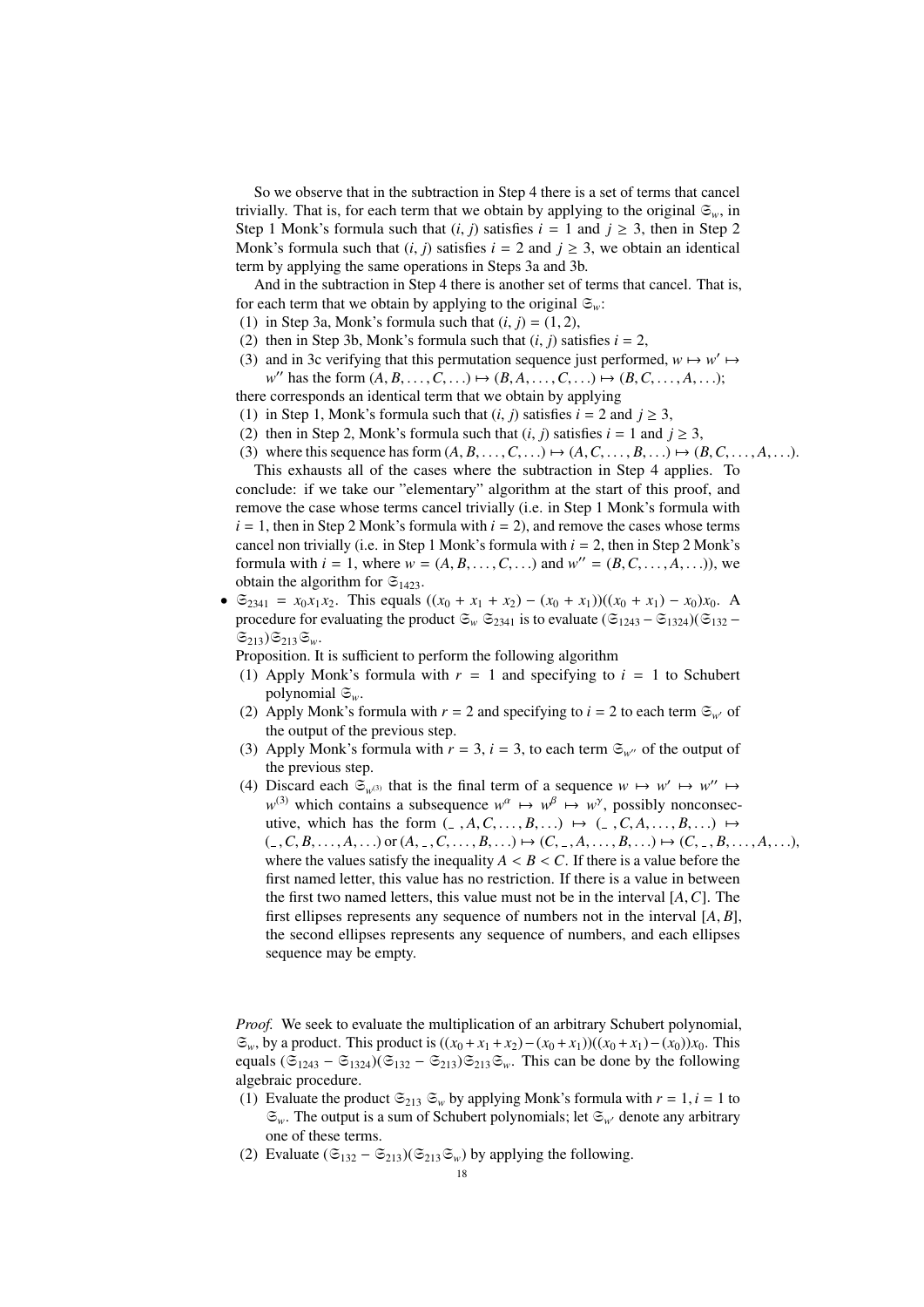- (a) Evaluate  $\mathfrak{S}_{213}(\mathfrak{S}_{213}\mathfrak{S}_w)$  by applying Monk's formula with  $r = 1$  to each  $\mathfrak{S}_{w'}$ . We obtain, for each input  $\mathfrak{S}_{w'}$ , an output that is a sum of Schubert polynomials; let  $\mathfrak{S}_{w''}$  denote any arbitrary one of these terms.
- (b) Evaluate  $\mathfrak{S}_{132}(\mathfrak{S}_{213}\mathfrak{S}_w)$  by applying Monk's formula with  $r = 2$  to each  $\mathfrak{S}_{w'}$ . Again we obtain, for each  $\mathfrak{S}_{w'}$ , a sum of Schubert polynomials.
- (c) Subtract the output of this Step 2a from the output of this Step 2b.
- (3) Evaluate  $(\mathfrak{S}_{1243} \mathfrak{S}_{1324})(\mathfrak{S}_{132} \mathfrak{S}_{213})(\mathfrak{S}_{213}\mathfrak{S}_w)$  by applying the following.
	- (a) Evaluate  $\mathfrak{S}_{1324}(\mathfrak{S}_{132}-\mathfrak{S}_{213})(\mathfrak{S}_{213}\mathfrak{S}_w)$  by applying Monk's formula with  $r = 2$  to each  $\mathfrak{S}_{w''}$ . We obtain, for each input  $\mathfrak{S}_{w''}$ , an output that is a sum of Schubert polynomials; let  $\mathfrak{S}_{w^{(3)}}$  denote any arbitrary one of these terms.
	- (b) Evaluate  $\mathfrak{S}_{1243}(\mathfrak{S}_{132} \mathfrak{S}_{213})(\mathfrak{S}_{213}\mathfrak{S}_{w})$  by applying Monk's formula with  $r = 3$  to each  $\mathfrak{S}_{w''}$ . Again we obtain, for each  $\mathfrak{S}_{w''}$ , a sum of Schubert polynomials.
	- (c) Subtract the output of this Step 3a from the output of this Step 3b.

We have a sequence  $w \mapsto w' \mapsto w'' \mapsto w^{(3)}$ . Let's use this sequence for steps 2*a*, 3*a*. We have a sequence that we will call  $W \mapsto W' \mapsto W'' \mapsto W^{(3)}$ , which we will use for steps 2*b*, 3*b* (the ones that we will "subtract"). In this elementary we will use for steps 2*b*, <sup>3</sup>*<sup>b</sup>* (the ones that we will "subtract"). In this elementary procedure, let us pause at each step to see more clearly the terms that we will subtract. Let us start with step 2. There are two cases:

- (1) Case 1: Suppose that in step 2a we have used an ordered pair, call it  $(i, j)$  such that  $i = 1$  and  $j \ge 3$ . We have a sequence  $w \mapsto w' \mapsto w''$ . In step 2b, this same ordered pair is admissible and, beginning with the same input, we obtain an identical sequence,  $W \mapsto W' \mapsto W''$ . These terms cancel in step 2c. Note: This is why in our algorithm, when we perform Monk's rule with  $r = 2$ , we restrict to  $i = 2$ .
- (2) Case 2: Suppose that in step 2a, to exhaust all cases, we use the ordered pair  $(i, j)$ , where  $i = 1$  and  $j = 2$ . For this to be the admissible  $(i, j)$  pair in our first step, we must have used the ordered pair  $(i, j)$  such that  $i = 1$  and  $j \ge 3$ . The sequence  $w \mapsto w' \mapsto w''$  must have the form  $(A, C, \dots, B, \dots) \mapsto (B, C, A, \dots) \mapsto (C, B, A, \dots)$  for  $A \ne B \le C$ . In step 2b a sequence  $(B, C, \ldots, A, \ldots) \mapsto (C, B, \ldots, A, \ldots)$  for  $A \leq B \leq C$ . In step 2b a sequence arises, which begins with the same input and we are assuming cancellation, so it has the same output. The sequence that we obtain,  $W \mapsto W' \mapsto W''$ , has the form  $(A, C, \ldots, B, \ldots) \mapsto (C, A, \ldots, B, \ldots) \mapsto (C, B, \ldots, A, \ldots)$ , where  $A < B < C$ . These terms cancel in step 2c, so in our algorithm, we cancel this subsequence  $(A, C, \ldots, B, \ldots) \mapsto (C, A, \ldots, B, \ldots) \mapsto (C, B, \ldots, A, \ldots)$ . Note: In this proof, we assume that the contents of what is included in the dots is arbitrary. We will address this in a lemma and subsequent proof, following this proof.

In step 3, there are two cases to consider:

- (1) Case 1: Suppose that in step 3a, we use an ordered pair, call it (*i*, *<sup>j</sup>*) such that  $i = 1$  and  $j \ge 4$  or  $i = 2$  and  $j \ge 4$ . We have a sequence  $w \mapsto w' \mapsto w'' \mapsto w^{(3)}$ . In step 3b this same ordered pair is admissible and, beginning with the same input, we obtain an identical sequence,  $W \mapsto W' \mapsto W'' \mapsto W^{(3)}$ . These terms cancel in step 3c. Note: This is why in our algorithm, when we perform Monk's rule with  $r = 3$ , we restrict to  $i = 3$ .
- (2) Case 2: Suppose that in step 3a, to exhaust all cases, we use the ordered pair  $(i, j)$ , where  $i = 1$ ,  $j = 3$  or  $i = 2$ ,  $j = 3$ . For this to be the admissible  $(i, j)$  pair we must have a subsequence, starting with step 2b that used the ordered pair (*i*, *j*) such that  $i = 1$  and  $j \ge 3$ . The sequence  $w' \mapsto w'' \mapsto w^{(3)}$  must have the following form  $(A \cap B) \mapsto (B \cap C \cap A) \mapsto (C \cap B \cap A)$ following form  $(A_1, C_1, \ldots, B_n, \ldots) \mapsto (B_1, C_1, \ldots, A_n, \ldots) \mapsto (C_1, B_1, \ldots, A_n, \ldots)$ or  $(0, A, C, \ldots, B, \ldots) \mapsto (0, A, C, \ldots, A, \ldots) \mapsto (0, A, C, B, \ldots, A, \ldots)$ , where  $A \leq$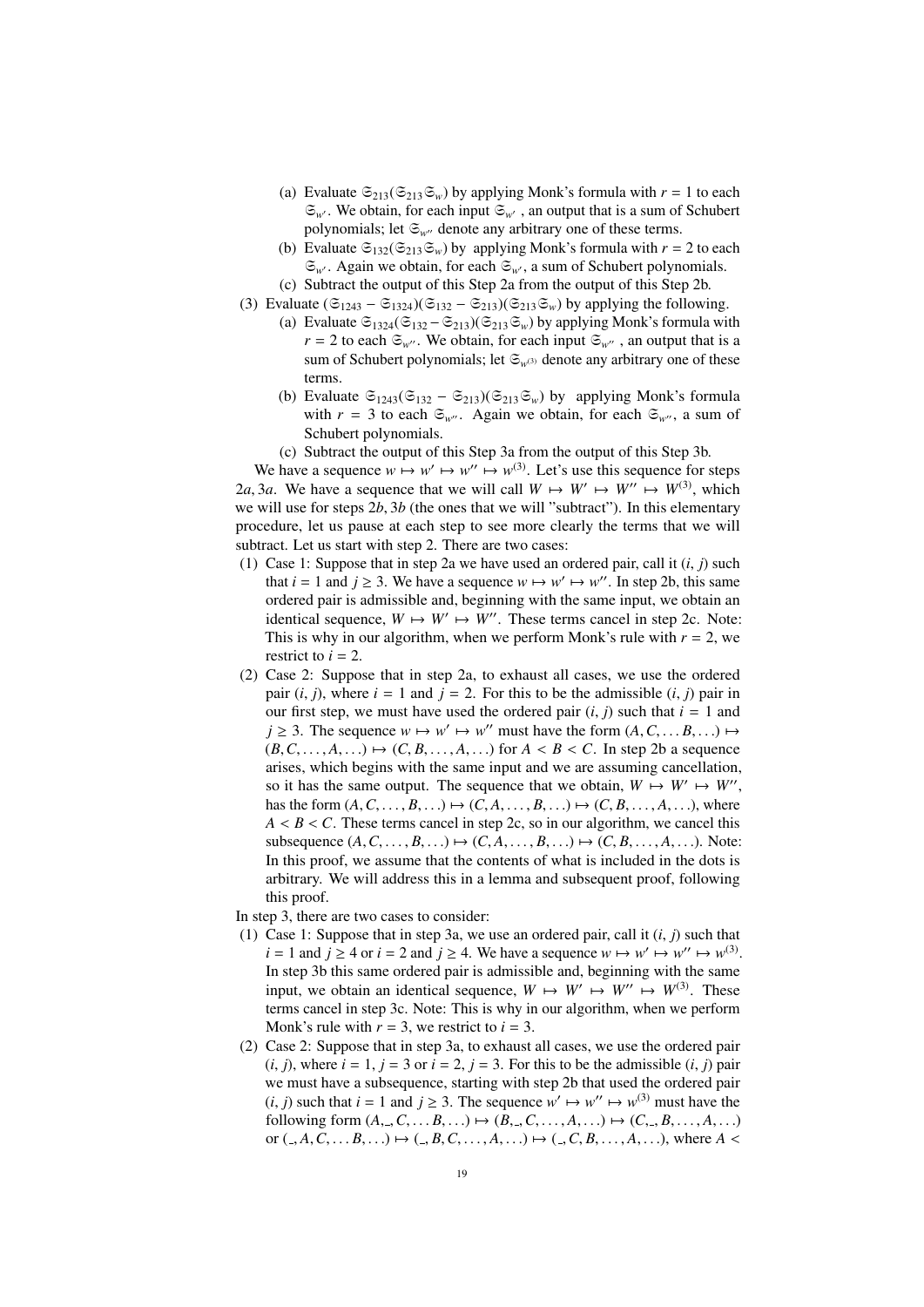$B \le C$  and each of the ellipses  $( \ldots )$  may vary in length. In step 3b a sequence arises, which begins with the an input that has the same starting form and assumes cancellation,  $W' \mapsto W'' \mapsto W^{(3)}$ . This sequence must have the form  $(A_1, C_1, \ldots, B_n, \ldots) \mapsto (C_{n-1}A_1, \ldots, B_{n-1}) \mapsto (C_{n-1}B_1, \ldots, A_n, \ldots)$ or  $(0, A, C, \ldots, B, \ldots) \mapsto (0, C, A, \ldots, B, \ldots) \mapsto (0, C, B, \ldots, A, \ldots)$  where  $A \leq B \leq C$  and each of the ellipses  $(\ldots)$  may vary in length. These terms cancel in step 3c, so in our algorithm, we cancel these subsequences  $(0, A, C, \ldots, B, \ldots) \mapsto (0, C, A, \ldots, B, \ldots) \mapsto (0, C, B, \ldots, A, \ldots)$  and  $(A, C, \ldots, B, \ldots) \mapsto (0, A, C, \ldots, B, \ldots)$  $(C, \{A}, \ldots, B, \ldots) \mapsto (C, \{B}, \ldots, A, \ldots).$ 

 $\Box$ 

## 5. General Algorithms

In this section we generalize some of the specific algorithms, to  $S_n$ .

5.1. The Case Where 1 Goes to the Right. In this subsection, we present a general algorithm to evaluate the Schubert polynomial product  $\mathfrak{S}_w \mathfrak{S}_\sigma$  in all cases where the permutation  $\sigma$  has the following form:  $\sigma = [2, 3, 4, 5, \dots, k, 1]$ , for any  $k \ge 3$ . Here is the algorithm.

- (1) Apply Monk's formula, with  $r = 1$  and specifying to  $i = 1$ , to Schubert polynomial S*w*.
- (2) Apply Monk with  $r = 2$ ,  $i = 2$ , to each term  $\mathfrak{S}_{w'}$  of the output of the previous step.
- (3) Apply Monk with  $r = 3$ ,  $i = 3$ , to each term  $\mathfrak{S}_{w''}$  of the output of the previous step.
- . . . . . .
- (k-1) Apply Monk with  $r = k 1$ ,  $i = k 1$ , to each term  $\mathfrak{S}_{w^{(k-2)}}$  of the output of previous step.
- (Lastly) Discard each  $\mathfrak{S}_{w^{(k-1)}}$  that is the final term of a sequence  $w \mapsto w' \mapsto w'' \mapsto \cdots \mapsto$  $w^{(k-1)}$  which contains a subsequence  $w^{\alpha} \mapsto w^{\beta} \mapsto w^{\gamma}$ , possibly nonconsecutive, which has the form  $(\ldots, A, \ldots, C, \ldots, B, \ldots) \mapsto (\ldots, C, \ldots, A, \ldots, B, \ldots) \mapsto$  $( \ldots, C, \ldots, B, \ldots, A, \ldots)$ , where the values satify the inequality  $A \leq B \leq C$  and each of the ellipses (...) may vary in length, and in these permutations  $w^{\alpha}, w^{\beta}, w^{\gamma}$ , the first two named letters are in positions that are to the left of position  $\#k$ the first two named letters are in positions that are to the left of position #*k*.

*Proof.* We seek to evaluate the multiplication of an arbitrary Schubert polynomial,  $\mathfrak{S}_w$ , by a product. This product is  $((x_0 + x_1 + x_2 + x_3 + \ldots + x_{k-2}) - (x_0 + x_1 + x_2 + \ldots + x_{k-3})) \cdots ((x_0 + x_1 + x_2 + \ldots + x_{k-3}))$  $x_1 + x_2 + x_3 - (x_0 + x_1 + x_2)((x_0 + x_1 + x_2) - (x_0 + x_1))((x_0 + x_1) - (x_0))x_0$ . This can be done by the following algebraic procedure.

- (1) Evaluate the product  $x_0 \mathfrak{S}_w$  by applying Monk's formula with  $r = 1$ ,  $i = 1$  to  $\mathfrak{S}_w$ . The output is a sum of Schubert polynomials; let  $\mathfrak{S}_{w'}$  denote any arbitrary one of these terms.
- (2) Evaluate  $((x_0 + x_1) (x_0))x_0 \mathfrak{S}_w$ ) by applying the following.
	- (a) Evaluate  $x_0(x_0 \mathfrak{S}_w)$  by applying Monk's formula with  $r = 1$  to each  $\mathfrak{S}_{w'}$ . We obtain, for each input  $\mathfrak{S}_{w'}$ , an output that is a sum of Schubert polynomials; let  $\mathfrak{S}_{w''}$  denote any arbitrary one of these terms.
	- (b) Evaluate  $(x_0 + x_1)(x_0 \mathfrak{S}_w)$  by applying Monk's formula with  $r = 2$  to each  $\mathfrak{S}_{w'}$ . Again we obtain, for each  $\mathfrak{S}_{w}$ , a sum of Schubert polynomials.
	- (c) Subtract the output of this Step 2a from the output of this Step 2b.
- (3) Evaluate  $((x_0 + x_1 + x_2) (x_0 + x_1))((x_0 + x_1) (x_0))x_0 \mathfrak{S}_w$ ) by applying the following.
	- (a) Evaluate  $(x_0 + x_1)((x_0 + x_1) (x_0))x_0 \mathfrak{S}_w$  by applying Monk's formula with  $r = 2$  to each  $\mathfrak{S}_{w''}$ . We obtain, for each input  $\mathfrak{S}_{w''}$ , an output that is a sum of Schubert polynomials; let  $\mathfrak{S}_{w^{(3)}}$  denote any arbitrary one of these terms.
	- (b) Evaluate  $(x_0 + x_1 + x_2)((x_0 + x_1) (x_0))x_0 \mathfrak{S}_w$ ) by applying Monk's formula with  $r = 3$  to each  $\mathfrak{S}_{w''}$ . Again we obtain, for each  $\mathfrak{S}_{w''}$ , a sum of Schubert polynomials.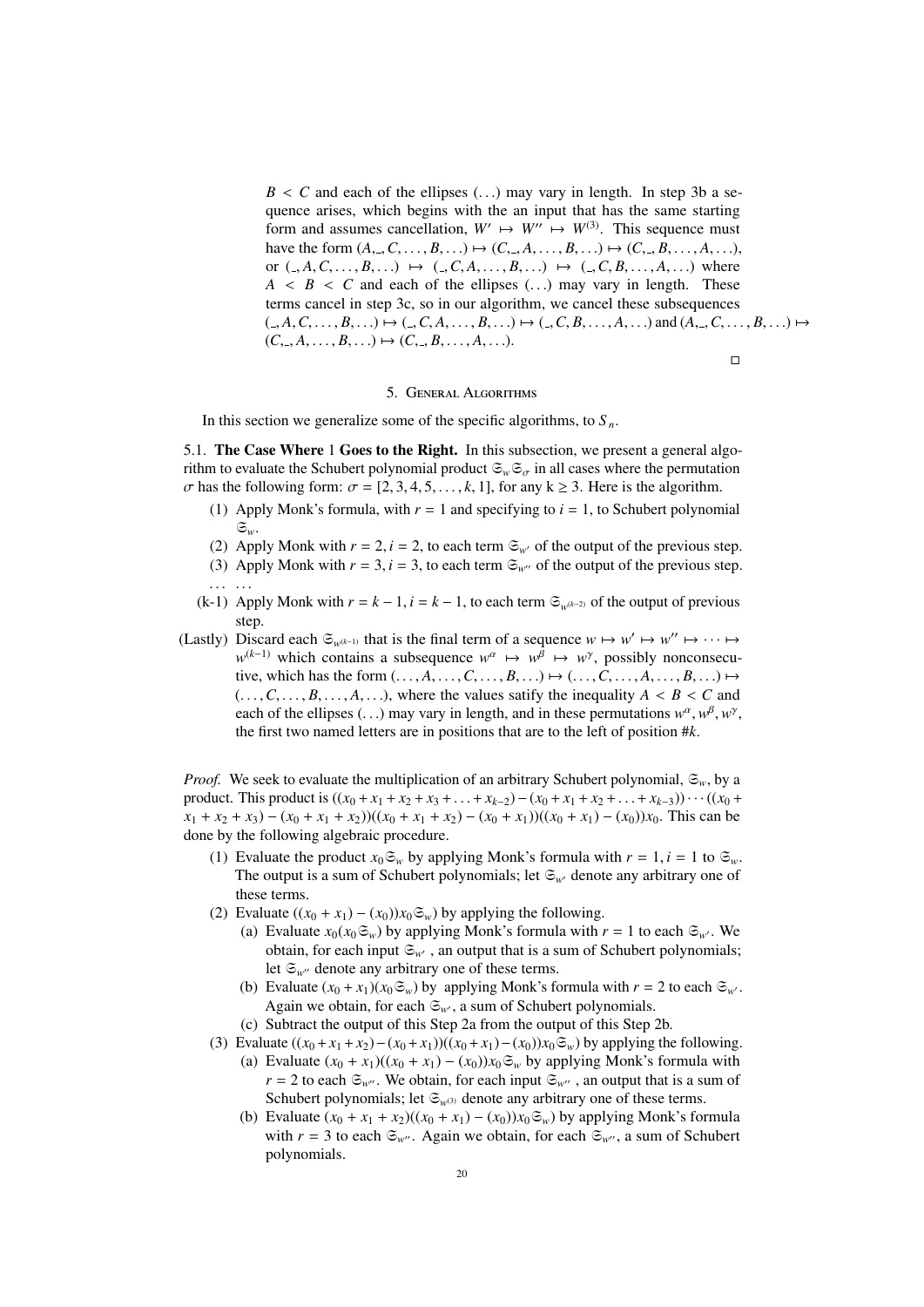(c) Subtract the output of this Step 3a from the output of this Step 3b.

- (4) Evaluate  $((x_0 + x_1 + x_2 + x_3) (x_0 + x_1 + x_2) ((x_0 + x_1 + x_2) (x_0 + x_1)) ((x_0 + x_1) (x_0)$ ) $x_0 \mathfrak{S}_w$ ) by applying the following.
	- (a) Evaluate  $(x_0 + x_1 + x_2)((x_0 + x_1 + x_2) (x_0 + x_1))((x_0 + x_1) (x_0))x_0 \mathfrak{S}_w$  by applying Monk's formula with  $r = 3$  to each  $\mathfrak{S}_{w^{(3)}}$ . We obtain, for each input  $\mathfrak{S}_{w^{(3)}}$ , an output that is a sum of Schubert polynomials; let  $\mathfrak{S}_{w^{(4)}}$  denote any arbitrary one of these terms.
	- (b) Evaluate  $(x_0 + x_1 + x_2 + x_3)((x_0 + x_1 + x_2) (x_0 + x_1))((x_0 + x_1) (x_0))x_0 \mathfrak{S}_w$ ) by applying Monk's formula with  $r = 4$  to each  $\mathfrak{S}_{w^{(3)}}$ . Again we obtain, for each  $\mathfrak{S}_{w^{(3)}}$ , a sum of Schubert polynomials.
	- (c) Subtract the output of this Step 4a from the output of this Step 4b. . . . . . .
- (k-1) Evaluate  $((x_0 + x_1 + x_2 + x_3 + \ldots + x_{k-2}) (x_0 + x_1 + x_2 + \ldots + x_{k-3}) \cdots ((x_0 + x_{k-1}) + x_{k-2})$  $x_1 + x_2 + x_3 - (x_0 + x_1 + x_2)((x_0 + x_1 + x_2) - (x_0 + x_1))((x_0 + x_1) - (x_0)x_0 \mathfrak{S}_w$  by applying the following.
	- (a) Evaluate  $(x_0 + x_1 + x_2 + ... + x_{k-3}) \cdots ((x_0 + x_1 + x_2 + x_3) (x_0 + x_1 + x_2))((x_0 + x_1 + x_2)$  $x_1 + x_2$ ) − (*x*<sub>0</sub> + *x*<sub>1</sub>))((*x*<sub>0</sub> + *x*<sub>1</sub>) − (*x*<sub>0</sub>))*x*<sub>0</sub> $\mathfrak{S}_w$  by applying Monk's formula with *r* = *k* − 2 to each  $\mathfrak{S}_{w^{(k-2)}}$ . We obtain for each input  $\mathfrak{S}_{w^{(k-2)}}$ , an output that is a sum of Schubert polynomials; let S*w*(*k*−1) denote any arbitrary one of these.
	- (b) Evaluate  $(x_0 + x_1 + x_2 + x_3 + \ldots + x_{k-2}) \cdots ((x_0 + x_1 + x_2 + x_3) (x_0 + x_1 + x_2 + x_3))$  $(x_2)((x_0 + x_1 + x_2) - (x_0 + x_1))((x_0 + x_1) - (x_0))x_0 \mathfrak{S}_w$  by applying Monk's formula with  $r = k - 1$  to each  $\mathfrak{S}_{w^{(k-2)}}$ . Again we obtain, for each  $\mathfrak{S}_{w^{(k-2)}}$ , a sum of Schubert polynomials.
	- (c) Subtract that output of this step  $k 1$ a for the output of this step  $k 1$ b.

We have a sequence  $w \mapsto w' \mapsto w'' \mapsto w^{(3)} \mapsto w^{(4)} \mapsto \dots \mapsto w^{(k-1)}$ . Let's use this user the weaken  $2a, 3a$ . We have a sequence that we will call  $W \mapsto W' \mapsto W'' \mapsto W''$ sequence for steps  $2a, 3a, \ldots$  We have a sequence that we will call  $W \mapsto W' \mapsto W'' \mapsto W^{(3)} \mapsto W^{(4)} \mapsto W^{(k-1)}$  which we will use for steps  $2b, 3b$  (the ones that we will  $W^{(3)} \mapsto W^{(4)} \mapsto \ldots \mapsto W^{(k-1)}$ , which we will use for steps  $2b, 3b, \ldots$  (the ones that we will "subtract"). In this elementary procedure, let us pause at each step to see more clearly the terms that we will subtract. Let us start with step 2. There are two cases:

- (1) Case 1: Suppose that in step 2a we have used an ordered pair, call it  $(i, j)$  such that  $i = 1$  and  $j \ge 3$ . We have a sequence  $w \mapsto w' \mapsto w''$ . In step 2b, this same ordered pair is admissible and, beginning with the same input, we obtain an identical sequence,  $W \mapsto W' \mapsto W''$ . These terms cancel in step 2c. Note: This is why in our algorithm, when we perform Monk's rule with  $r = 2$ , we restrict to  $i = 2$ .
- (2) Case 2: Suppose that in step 2a, to exhaust all cases, we use the ordered pair  $(i, j)$ , where  $i = 1$  and  $j = 2$ . For this to be the admissible  $(i, j)$  pair in our first step, we must have used the ordered pair  $(i, j)$  such that  $i = 1$  and  $j \ge 3$ . The sequence  $w \mapsto w' \mapsto w''$  must have the form  $(A, C, \ldots, B, \ldots) \mapsto (B, C, \ldots, A, \ldots) \mapsto$ <br>  $(C, B, \ldots, A, \ldots)$  for  $A \neq B \neq C$ . In step 2b a sequence arises, which begins  $(C, B, \ldots, A, \ldots)$  for  $A \leq B \leq C$ . In step 2b a sequence arises, which begins with the same input and we are assuming cancellation, so it has the same output. The sequence that we obtain, *W* 7→ *W*<sup>0</sup> 7→ *<sup>W</sup>*<sup>00</sup>, has the form (*A*,*C*, . . . , *<sup>B</sup>*, . . .) 7→  $(C, A, \ldots, B, \ldots) \mapsto (C, B, \ldots, A, \ldots)$ , where  $A \leq B \leq C$ . These terms cancel in step 2c, so in our algorithm, we cancel this subsequence  $(A, C, \ldots, B, \ldots) \mapsto$  $(C, A, \ldots, B, \ldots) \mapsto (C, B, \ldots, A, \ldots)$ . Note: In this proof, we assume that the contents of what is included in the dots is arbitrary. We will address this in a lemma and subsequent proof, following this proof.
- In step 3, there are two cases to consider:
	- (1) Case 1: Suppose that in step 3a, we use an ordered pair, call it  $(i, j)$  such that  $i = 1$ and  $j \ge 4$  or  $i = 2$  and  $j \ge 4$ . We have a sequence  $w \mapsto w' \mapsto w'' \mapsto w^{(3)}$ . In step 3b this same ordered pair is admissible and, beginning with the same input, we obtain an identical sequence,  $W \mapsto W' \mapsto W'' \mapsto W^{(3)}$ . These terms cancel in step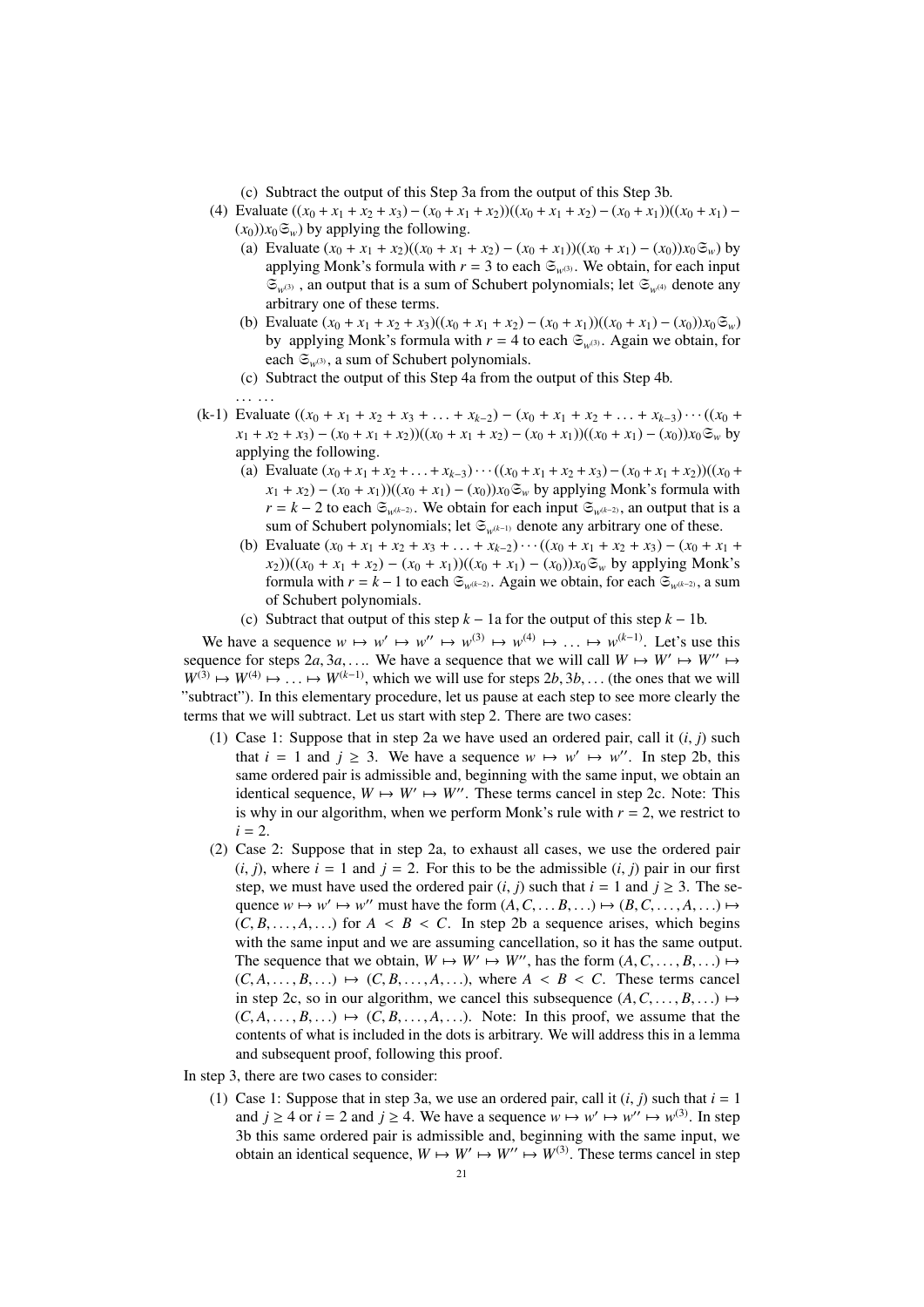3c. Note: This is why in our algorithm, when we perform Monk's rule with  $r = 3$ , we restrict to  $i = 3$ .

(2) Case 2: Suppose that in step 3a, to exhaust all cases, we use the ordered pair  $(i, j)$ , where  $i = 1$ ,  $j = 3$  or  $i = 2$ ,  $j = 3$ . For this to be the admissible  $(i, j)$ pair we must have a subsequence, starting with step 2b that used the ordered pair (*i*, *j*) such that  $i = 1$  and  $j \ge 3$ . The sequence  $w' \mapsto w'' \mapsto w^{(3)}$  must have the following form  $(A \cap B) \mapsto (B \cap A) \mapsto (C \cap B)$ following form  $(A_-, C_+, B_+, \ldots) \mapsto (B_-, C_+, B_+, \ldots) \mapsto (C_-, B_+, \ldots, A_+, \ldots)$  or  $(A, C, \ldots, B, \ldots) \mapsto (B, C, \ldots, A, \ldots) \mapsto (B, C, \ldots, A, \ldots)$ , where  $A \leq B \leq C$ and each of the ellipses  $(\ldots)$  may vary in length. In step 3b a sequence arises, which begins with the an input that has the same starting form and assumes cancellation,  $W' \mapsto W'' \mapsto W^{(3)}$ . This sequence must have the form  $(A_+, C, \ldots, B, \ldots) \mapsto$ <br>  $(C \quad A \quad B \quad ) \mapsto (C \quad B \quad A \quad )$  or  $(A \quad C \quad B \quad ) \mapsto (C \quad A \quad B \quad B \quad )$  $(C, _{\neg}, A, \ldots, B, \ldots) \mapsto (C, _{\neg}, B, \ldots, A, \ldots),$  or  $(., A, C, \ldots, B, \ldots) \mapsto (., C, A, \ldots, B, \ldots) \mapsto$  $(A, C, B, \ldots, A, \ldots)$  where  $A \leq B \leq C$  and each of the ellipses  $(\ldots)$  may vary in length. These terms cancel in step 3c, so in our algorithm, we cancel these subsequences  $(0, A, C, \ldots, B, \ldots) \mapsto (0, C, A, \ldots, B, \ldots) \mapsto (0, C, B, \ldots, A, \ldots)$  and  $(A, \ldots, C, \ldots, B, \ldots) \mapsto (C, \ldots, A, \ldots, B, \ldots) \mapsto (C, \ldots, B, \ldots, A, \ldots).$ 

In step 4, there are 2 cases to consider

- (1) Case 1: Suppose that in step 4a we use an ordered pair, call it  $(i, j)$  such that  $i = 1$  and  $j \ge 5$  or  $i = 2$  and  $j \ge 5$  or  $i = 3$  and  $j \ge 5$ . We have a sequence  $w \mapsto w' \mapsto w'' \mapsto w^{(3)} \mapsto w^{(4)}$ . In step 4b this same ordered pair is admissible and ,beginning with the same input, we obtain an identical sequence,  $W \mapsto W' \mapsto$  $W'' \mapsto W^{(3)} \mapsto W^{(4)}$ . These terms cancel in step 4c. Note: This is why in our algorithm, when we perform Monk's rule with  $r = 4$ , we restrict to  $i = 4$ .
- (2) Case 2: Suppose that in step 4a, to exhaust all cases, we use the ordered pair  $(i, j)$ , where  $i = 1$ ,  $j = 4$  or  $i = 2$ ,  $j = 4$ or  $i = 3$ ,  $j = 4$ . For this to be the admissible  $(i, j)$ pair we must have a subsequence, starting with step 3b that used the ordered pair (*i*, *j*) such that  $i = 1$  and  $j \ge 4$ . The sequence  $w'' \mapsto w^{(3)} \mapsto w^{(4)}$  must have the fol-<br>lowing form  $(A \cap C \cap B) \mapsto (B \cap C \cap A) \mapsto (C \cap B \cap A)$  or lowing form  $(A, ..., C, ..., B, ...) \mapsto (B, ..., C, ..., A, ...) \mapsto (C, ..., B, ..., A, ...)$  or  $(A, A, B, C, \ldots, B, \ldots) \mapsto (B, B, C, \ldots, A, \ldots) \mapsto (B, C, B, \ldots, A, \ldots)$  or  $(A, B, C, \ldots, B, \ldots) \mapsto (B, B, C, \ldots, B, \ldots)$  $(\overline{A}, \overline{B}, \overline{C}, \ldots, A, \ldots) \mapsto (\overline{A}, \overline{C}, \overline{B}, \ldots, \overline{A}, \ldots)$ , where  $A \leq B \leq C$  and each of the ellipses  $(\ldots)$  may vary in length. In step 4b a sequences arises which begins with the same starting form and assumes cancellation,  $W'' \mapsto W^{(3)} \mapsto W^{(4)}$ . This sequence has the form  $(A, \_C, C, \ldots, B, \ldots) \mapsto (C, \_C, A, \ldots, B, \ldots) \mapsto (C, \_C, B, \ldots, A, \ldots)$  or  $(0, A_1, C, \ldots, B, \ldots) \mapsto (0, C_1, A_1, \ldots, B, \ldots) \mapsto (0, C_1, B_1, \ldots, A, \ldots)$  or  $(0, A_1, C_1, \ldots, B, \ldots) \mapsto (0, A_1, A_1, A_1, \ldots)$  $(0, \ldots, C, A, \ldots, B, \ldots) \mapsto (0, \ldots, C, B, \ldots, A, \ldots)$  where  $A < B < C$  and each of the ellipses (. . .) may vary in length. These terms cancel in step 4c, so in our algorithm, we cancel these subsequences  $(A, \ldots, C, \ldots, B, \ldots) \mapsto (C, \ldots, A, \ldots, B, \ldots) \mapsto (C, \ldots, B, \ldots, A, \ldots)$ or  $(0, A_1, C, \ldots, B, \ldots) \mapsto (0, C_1, A_1, \ldots, B, \ldots) \mapsto (0, C_1, B_1, \ldots, A_1, \ldots)$  or  $(0, A_1, C_1, \ldots, B, \ldots) \mapsto (0, C_1, A_1, C_1, \ldots, B_1, \ldots)$ ( , ,*C*, *<sup>A</sup>*, . . . , *<sup>B</sup>*, . . .) 7→ ( , ,*C*, *<sup>B</sup>*, . . . , *<sup>A</sup>*, . . .).

 $\Box$ 

- $\dots$  ... In step  $k 1$ , there are two cases to consider
	- (1) Case 1: Suppose that in step  $(k 1)a$ , we use an ordered pair, call it  $(i, j)$  such that *i* = 1 and *j* ≥ *k* or *i* = 2 and *j* ≥ *k*, up to *i* = *k* − 2 and *j* ≥ *k*. We have a sequence  $w \mapsto w' \mapsto w''' \mapsto \ldots \mapsto w^{k-1}$ . In step  $(k-1)$ b this same ordered pair is admissible and we obtain a sequence  $W \mapsto W' \mapsto W'' \mapsto W''' \mapsto W^{k-1}$ admissible and we obtain a sequence  $W \mapsto W' \mapsto W'' \mapsto W''' \mapsto \ldots \mapsto W^{k-1}$ ,<br>where  $w^{k-1} - W^{k-1}$ . These terms cancel in step  $(k-1)c$ . Note: This is why in our where  $w^{k-1} = W^{k-1}$ . These terms cancel in step  $(k-1)c$ . Note: This is why in our algorithm, when we perform Monk's rule with  $r = (k - 1)$ , we restrict to  $i = (k - 1)$ .
	- (2) Case 2: Suppose that in step  $(k 1)a$ , we use the ordered pair  $(i, j)$ , where  $i =$ 1,  $j = (k - 1)$  or  $i = 2$ ,  $j = (k - 1)$  up to  $i = (k - 2)$ ,  $j = (k - 1)$ . For this to be the admissible  $(i, j)$  pair we must have a subsequence, starting with step  $(k − 2)$ a that used the ordered pair  $(i, j)$  such that  $i = 1$  and  $j ≥ (k − 1)$ . The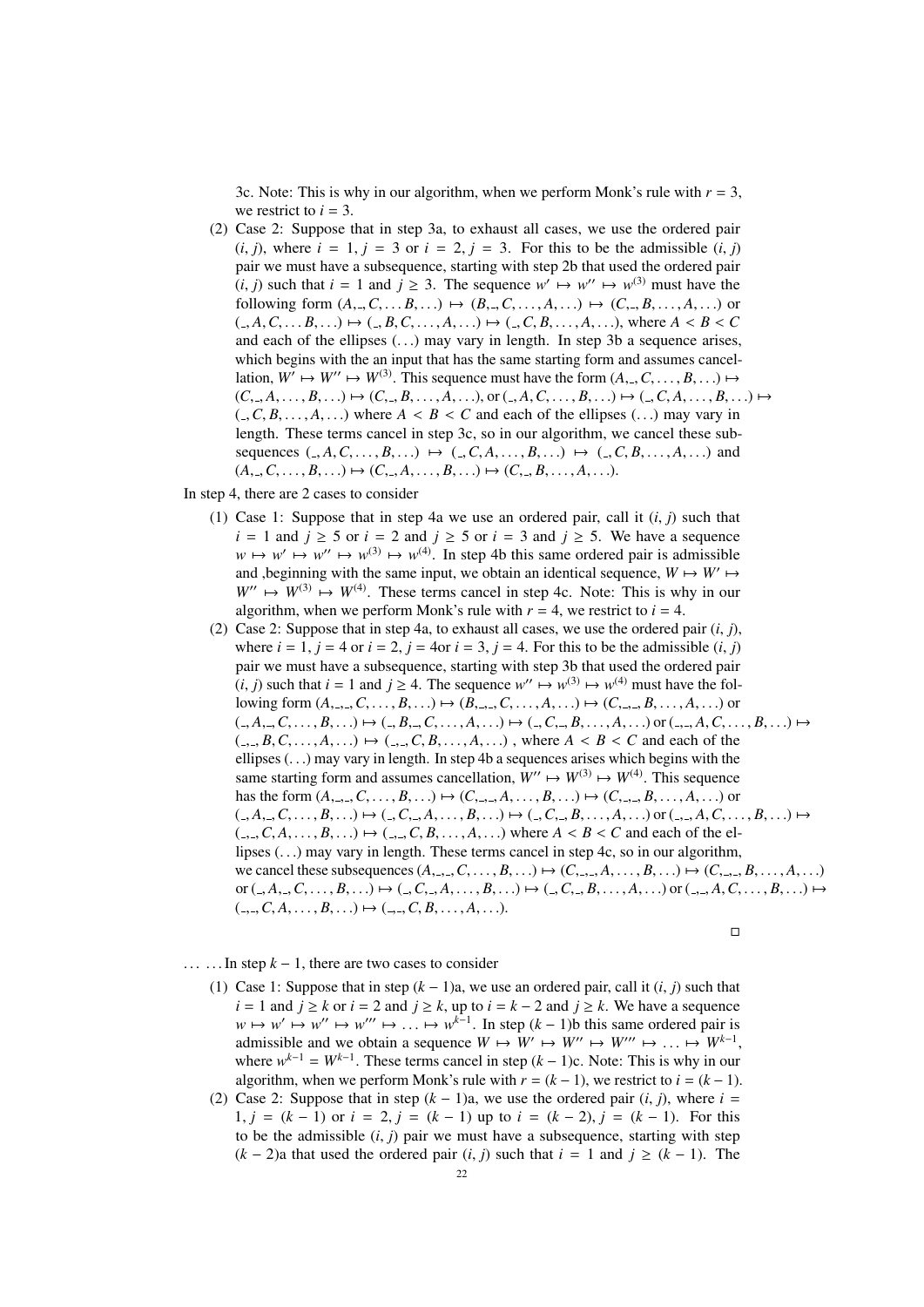subsequence  $w^{k-3} \mapsto w^{k-2} \mapsto w^{k-1}$  must have the form  $(\ldots A, \ldots, C, \ldots, B, \ldots) \mapsto$ <br> $(A, B, C, A, \ldots) \mapsto (A, B, A, \ldots)$  where  $A, B, C, C$  and each  $( \ldots, B, \ldots, C, \ldots, A, \ldots) \mapsto ( \ldots, C, \ldots, B, \ldots, A, \ldots)$  where  $A < B < C$  and each of the ellipses (. . .) may vary in length and the first two named letters are to the left of position *k*. In step  $(k - 1)$ b a similar subsequence arises.  $W^{k-3} \mapsto$  $W^{k-2} \mapsto W^{k-1}$ , where  $w^{k-1} = W^{k-1}$ , which has the form  $(\ldots A, \ldots, C, \ldots, B, \ldots) \mapsto$ <br>  $(C \cap B \cap A \cap C)$  where  $A \leq B \leq C$  and each  $( \ldots, C, \ldots, B, \ldots, A, \ldots) \mapsto ( \ldots, C, \ldots, B, \ldots, A, \ldots)$  where  $A < B < C$  and each of the ellipses (. . .) may vary in length and the first two named letters are to the left of position *k*. These terms cancel in step  $(k - 1)c$ , so in our algorithm, we cancel these subsequences.

Lemma .... The choice of values of entries in the dots in our proof of the case 1 goes to the right do not alter the truth of the proof.

*Proof.* In this proof, we will examine the dots that are in our cancelable sequences in the proof of our general algorithm for the case of 1 going to the right. Let us first consider, the case of  $k = 3$ , and then we will move on to  $k = 4$  and  $k = 5$ .

#### Here is the case,  $k = 3$ .

In step 2a there arises the sequence,  $w \mapsto w' \mapsto w''$ , which is  $(A, C, \ldots, B, \ldots) \mapsto (B, C \leq A) \mapsto (C, B \leq A)$ . In step 2b the sequence that cancels with this grises  $(B, C, \ldots, A, \ldots) \mapsto (C, B, \ldots, A, \ldots)$ . In step 2b, the sequence that cancels with this arises,  $W \mapsto W' \mapsto W''$ , which is  $(A, C, \ldots, B, \ldots) \mapsto (C, A, \ldots, B, \ldots) \mapsto (C, B, \ldots, A, \ldots)$ . Look at the first sequence. Look at *w*, and suppose we have a value in between *C* and *B*, call it *a*. *A* can swap with *B* only if  $a \notin [A, B]$ , according to Monk's rule. In *w'*, we now have *B*  $\overline{B}$   $C$   $A$   $B$  needs to swap with  $C$  to obtain *w''*. Any value will work according to  $(B, C, \ldots, A, \ldots)$ . *B* needs to swap with *C*, to obtain *w*''. Any value will work, according to Monk's rule. Now, move on to the sequence that arises in step 2b. To go from *W* to *W'*. Monk's rule. Now, move on to the sequence that arises in step 2b. To go from *W* to *W'*, *A* needs to swap with *C*. This is admissible always, according to Monk's rule. Now suppose that in  $W'$ , there is a value, call it,  $b$ , that is between  $A$  and  $B$ .  $A$  needs to swap with  $B$  and can only do so if  $b \notin [A, B]$ . Since  $a \notin [A, B]$  and  $b \notin [A, B]$ , we can suppose that they are the same. Since, no switches occur after the third named letter, any value can be in the dots.

#### Here is the case  $k = 4$ .

In step 3a, there arises the sequences,  $(A, C, \ldots, B, \ldots) \mapsto (B, C, \ldots, A, \ldots) \mapsto (B, C, B, \ldots, A, \ldots)$ or  $(A, \_C, \ldots, B, \ldots) \mapsto (B, \_C, \ldots, A, \ldots) \mapsto (C, \_B, \ldots, A, \ldots)$ . In step 3b, the sequences that cancel arise. They are  $(A, C, \ldots, B, \ldots) \mapsto (C, A, \ldots, B, \ldots) \mapsto (C, B, \ldots, A, \ldots)$ or  $(A, \_C, \ldots, B, \ldots) \mapsto (C, \_A, \ldots, B, \ldots) \mapsto (C, \_B, \ldots, A, \ldots)$ . Let us consider the sequences in step 3a. In these sequences, assume that there is a value, call it  $x_2$  in between *C* and *B* in the starting permutation. *A* can only swap with *B*, if  $x_2 \notin [A, B]$ , according to Monk's rule. If there is a value in between the first two named letters in the sequence, call this value,  $x_1$ . *A* can only swap with *B* in the first step, if  $x_1 \notin [A, B]$  and *B* and *C* can only swap with each other, in the second step, if  $x_1 \notin [B, C]$ . Therefore  $x_1 \notin [A, C]$ .

In step 3b, consider the sequences that arise. If there is a value in between *A* and *C* in the starting permutation, call it  $y_1$ . For *A* to swap with *C*,  $y_1 \notin [A, C]$ . Now, if there is a value in between *C* and *B* in the starting permutation, call this value  $y_2$ . For *A* to swap with *B* in the second step,  $y_2 \notin [A, B]$ .

Since  $x_1 \notin [A, C]$  and  $y_1 \notin [A, C]$ , we can suppose that they are the same. Since  $x_2 \notin [A, B]$ and  $y_2 \notin [A, B]$ , we can suppose that they are the same. Note: If there are values before our three named letters  $(A, B, \text{or} C)$  or after, these have no interactions with the switches in this sequence. Therefore, any value can be in these spots.

#### Here is the case  $k = 5$ .

In step 4a, there arises the sequences  $\langle A, C, \ldots, B, \ldots \rangle \mapsto \langle A, C, \ldots, A, \ldots \rangle \mapsto \langle A, C, B, \ldots, A, \ldots \rangle$ or  $(A, C, \ldots, B, \ldots) \mapsto (B, C, \ldots, A, \ldots) \mapsto (C, B, \ldots, A, \ldots)$  or  $(A, C, \ldots, B, \ldots) \mapsto$  $(B, \ldots, C, \ldots, A, \ldots) \mapsto (C, \ldots, B, \ldots, A, \ldots)$ . In step 4b, the sequences, that cancel arise. They  $\text{are } (-A, C, \ldots, B, \ldots) \mapsto (-C, A, \ldots, B, \ldots) \mapsto (-C, B, \ldots, A, \ldots) \text{ or } (-A, -C, \ldots, B, \ldots) \mapsto$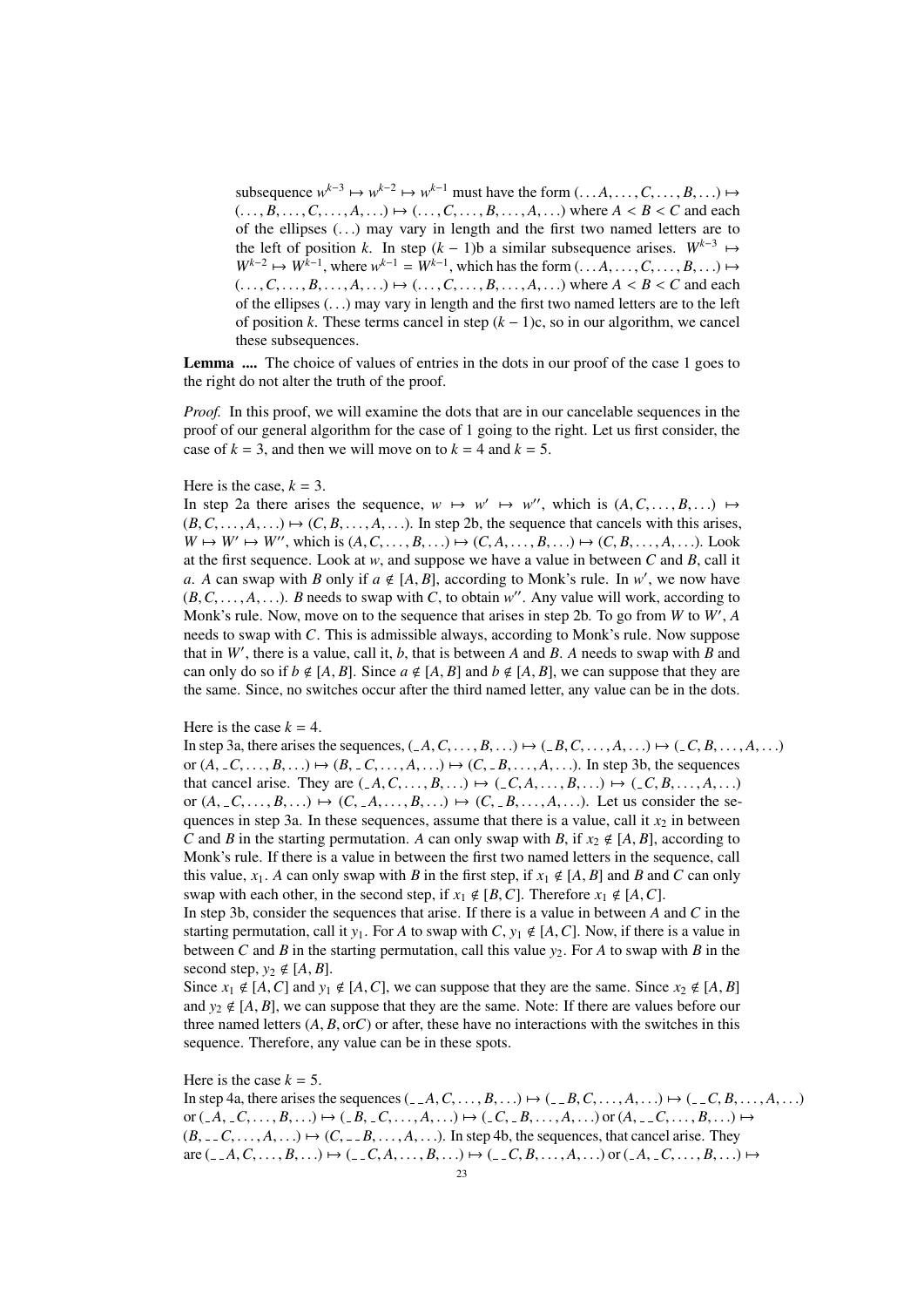$(C, C, A, \ldots, B, \ldots) \mapsto (C, C, B, \ldots, A, \ldots)$  or  $(A, C, C, \ldots, B, \ldots) \mapsto (C, C, B, \ldots, B, \ldots) \mapsto (C, C, B, \ldots)$  $(C, -B, \ldots, A, \ldots)$ . Let us first consider the sequences in step 4a. If there is a value in between *A* and *C*, in our starting permutation, call it  $z_1$ . *A* can only swap with *B*, in the first step, if  $z_1 \notin [A, B]$ , according to Monk's rule. In the second step *B* can only swap with *C*, if  $z_1 \notin [B, C]$ , according to Monk's rule. Therefore,  $z_1 \notin [A, C]$ . Now, if there is a value in between *C* and *B* in the starting permutation, call it  $z_2$ , *A* can only swap with *B*, in the first step, if  $z_2 \notin [A, B]$ , according to Monk's rule.

Now, let us look at 4b. If there is a value in between *A* and *C* in the starting permutation, call it  $t_1$ . *A* can only swap with *C*, in the first step, if  $t_1 \notin [A, C]$ , according the Monk's rule. If there is a value in between *C* and *B*, in our starting permutation, call it  $t_2$ . For *A* to swap with *B* in the second step,  $t_2 \notin [A, B]$ , according to Monk's rule.

Since  $z_1 \notin [A, C]$  and  $t_1 \notin [A, C]$ , we can suppose that they are the same. Since  $z_2 \notin [A, B]$ and  $t_2 \notin [A, B]$ , we can suppose that they are the same. Note: If there are values before our three named letters  $(A, B, or, C)$  or after, these have no interactions with the switches in this sequence. Therefore, any value can be in these spots.

As the spaces in between our first two named letters increases throughout the general algorithm, we only introduce more values with the same restrictions. Any value before or after our named letters has no restrictions regardless of the quantity. Any value in between the first two named letters must not be in the interval [*A*,*C*], according to Monk's rule. Any value between the second two named letters must not be in the interval  $[A, B]$ , according to Monk's rule.

 $\Box$ 

5.2. The Case Where 2 Goes to the Right. In this subsection we present a general algorithm to evaluate the Schubert polynomial product  $\mathfrak{S}_w \mathfrak{S}_{\sigma}$  in all cases where the permutation  $\sigma$  has the following form:  $\sigma = [1, 3, 4, 5, \ldots, k, 2]$ , for any  $k \ge 4$ .

Claim: It is sufficient to perform the following algorithm for  $\mathfrak{S}_{[1345...k2]}\mathfrak{S}_{w}$ .

- (1) Apply Monk's formula, with r=2 to Schubert polynomial  $\mathfrak{S}_w$ .
- (2) Apply Monk with r=3 to each term  $\mathfrak{S}_{w}$  of the output of the previous step.
- (3) Apply Monk with r=4 to each term  $\mathfrak{S}_{w''}$  of the output of the previous step.
- 

(k-2) Apply Monk r=k-1 to each term S*w*(*k*−3) of the output of the previous step.

(Lastly) Discard each  $\mathfrak{S}_{w^{(k-2)}}$  that is the final term of a sequence  $w \mapsto w' \mapsto \ldots \mapsto w^{(k-2)}$ <br>such that one or more of the following conditions are satisfied such that one or more of the following conditions are satisfied.

• An i-value, in Monk's rule, is used more than once.

- The sequence contains a subsequence  $w^{\alpha} \mapsto w^{\beta} \mapsto w^{\gamma}$ , possibly nonconsecutive, with form  $(\ldots, A, \ldots, C, \ldots, B, \ldots) \mapsto (\ldots, C, \ldots, A, \ldots, B, \ldots) \mapsto$  $( \ldots, C, \ldots, B, \ldots, A, \ldots)$ , where the values satify the inequality  $A \leq B \leq C$ and each of the ellipses  $( \ldots )$  may vary in length, and in these permutations  $w^{\alpha}, w^{\beta}, w^{\gamma}$ , the first two named letters are in positions that are to the left of position  $\#$ position #*k*.
- The sequence contains a subsequence, possibly nonconsecutive, which has the form  $(\ldots a, \ldots x, \ldots, b, \ldots y) \mapsto (\ldots b, \ldots x, \ldots, a, \ldots y) \mapsto (\ldots b, \ldots y, \ldots, a, \ldots x)$ or  $( \ldots a, \ldots x, \ldots, y, \ldots b) \mapsto ( \ldots a, \ldots y, \ldots, x, \ldots b) \mapsto ( \ldots b, \ldots y, \ldots, x, \ldots a)$ , where the values  $\{a, b, x, y\}$  are arbitrary, each of the ellipses may vary in length, and in these permutations the first two named letters are in positions that are to the left of position  $#k - 1$ .

Although, at this point in time, there is no formal proof to this conjecture, we have verified it computationally up to the case of  $k = 6$ . Also, we have investigated the case of any number going to the right; however, this is still a work in progress.